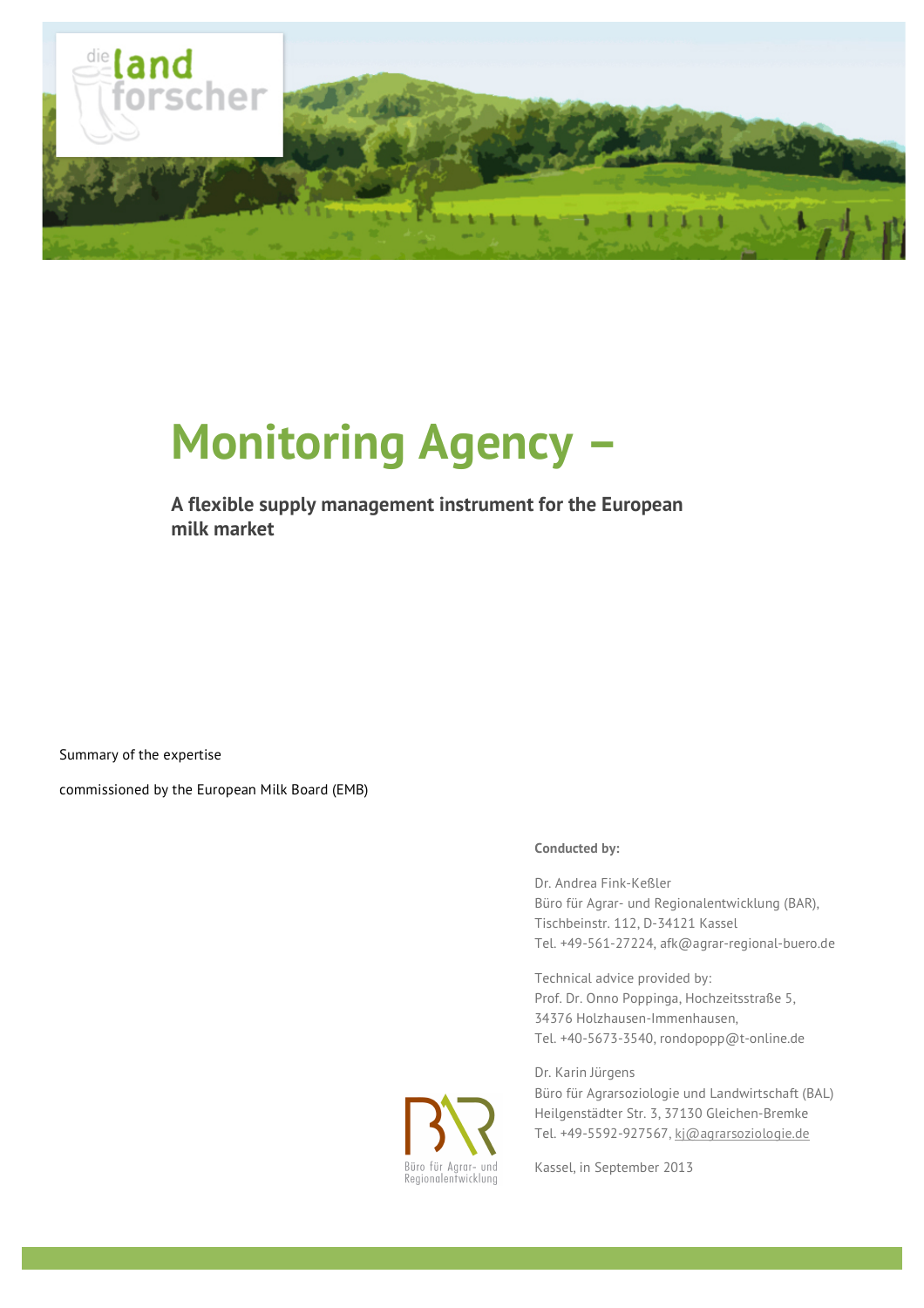



#### Preliminary remark

The political process for the reshaping of the European milk market after 2015 has not yet been completed. The European dairy farmer associations represented by the European Milk Board (EMB) already developed the political demand for flexible and temporary regulation of supply with the assistance of a **Monitoring Agency** during the milk crisis of 2008/09**.**

Their expectations from this supply management instrument are that it:

- adapts the produced volume of milk flexibly to demand based on the direct responsibility of the market partners;
- keeps the prices within a target price bracket, thereby containing price fluctuations and helping to stabilise the prices at a cost-covering level;
- creates a reliable framework for sustainable milk production;
- guarantees the supply of high-quality milk to consumers throughout Europe.

The European Milk Board commissioned the "Landforscher" to draft arguments and considerations which speak in favour of establishing this instrument. The following will be presented:

- (1) Initial considerations on the consequences of the milk crisis and the instruments which will be necessary in future to safeguard a sustainable milk industry in Europe.
- (2) The concept of flexible and temporary regulation of supply and the functioning of a Monitoring Agency.
- (3) The expected effects.

 $\overline{a}$ 

*Preliminary remarks on the forecasts, empirical values and method adopted in this study:* 

**The estimates made by this expertise are founded both on data-based trends and in particular on the concrete experience made by dairy farmers on the milk markets and which they continue to make on a daily basis.**

*We have deliberately refrained from making mathematically simulated forecasts about the functioning of the proposed instrument. Experience with this type of forecast and our own investigations have shown that the results hardly withstand real developments. In view of the high complexity, above all of the price structure, the mere omission or addition of individual factors leads to large and different forecast results.1 Our own examinations of the OECD price forecasts demonstrated that neither the strong price fluctuations* 

<sup>1</sup> IDFA (2012): DMSP Potential Impact on U.S. Dairy Exports. Informa economics, p. 9 and p. 12 "Models, by definition, are simplifications of more complicated systems. It simply is not possible to include all of the potential influences on exports in a single equation (…) While we do not have a conclusion about what the "right" way to model U.S. exports is, the discussion does show how difficult modelling exports is and how adding or removing a single variable can have a large impact on the estimated elasticity and consequently have a large impact on the final quantities and prices generated by the models under various scenarios."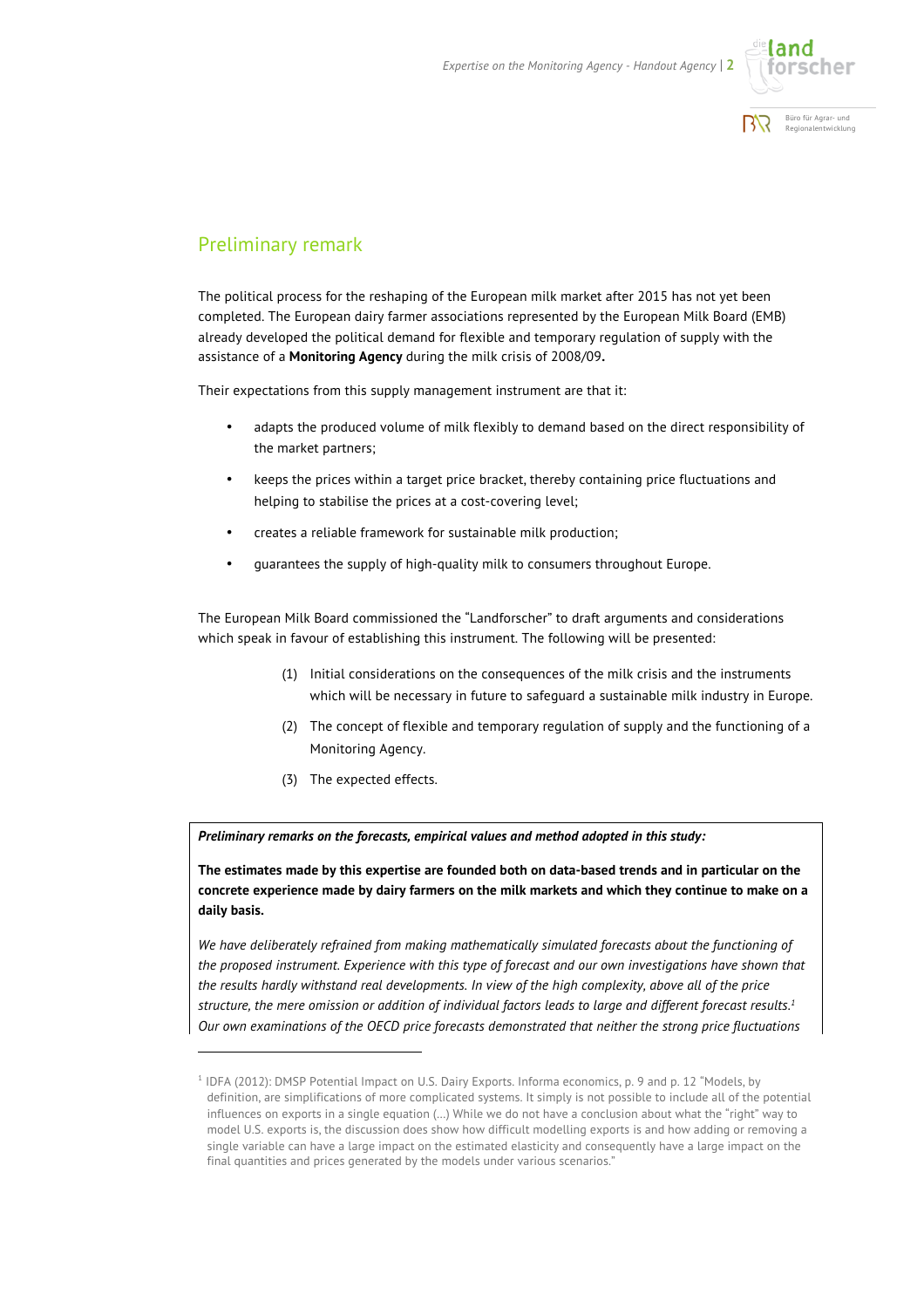



*nor the crisis could be covered by them. The constantly positive price forecasts therefore had to be corrected to suit reality after a very short period of time.2*

## **Developments in the milk sector: Why flexible supply regulation is necessary**

- 1. Milk is a traditional and valuable food in Europe. 32 million dairy cows provide the foundation for its production. This in turn represents 13 per cent of the value of European agricultural production  $(2011)^3$  Milk production has characterised the countryside for centuries. It offers income to a large diversity of dairy farms and is simultaneously the basis for a sales-strong and employment-intensive milk industry. Europe is the world's largest milk production area with a sales market of 500 million consumers which by far exceeds the size of the global milk market [outside Europe]. From a global point of view, milk production increases in correlation to the growing population and the assumption of western consumer habits as a consequence of improved income and urbanisation.
- 2. The EU milk market has been strongly regulated since it was founded in 1968. In the same way as regulation in many other industrial countries, this goes back to the experience made in the worldwide economic crisis of 1928. In the EU the objectives and recitals formulated in Article 39 TFEU continue to be seen as the reasons for this regulation: $4$  (1) stabilisation of the markets, (2) safeguarding of a fair standard of living for the agricultural population and (3) securing the supply to consumers at appropriate prices.

*Since the 1990s, political (WTO negotiations) and economic forces have been pushing towards globalisation and therefore a deregulation of agricultural and also milk markets. Many states have nevertheless kept the regulations of the milk market. In Norway, Israel and Canada the milk market order is geared to domestic consumption and stabilising producer prices. In the USA the dairy farmer federation developed a programme proposal in reaction to the milk crisis which, with the assistance of voluntary supply regulation, directly intervenes in the milk (surplus) supply to stabilise the markets and farm gate prices. It was still unclear in August 2013 whether this programme, which has already been approved by the Senate, is to be incorporated in the new Farm Bill or not.* 

#### Deregulation and the consequences of the milk crisis of 2008/09

3. **The milk market has been in the process of deregulation since 2003** with the objective of improving competitiveness on the world markets.<sup>5</sup> The milk quotas will also expire in 2015. In

l

<sup>2</sup> Poppinga (2012): Paper given at the BDM Milk Conference East Frisia in Hesel on 9.4.2012.

 $3$  Marquer, P. (2013): Milk and dairy production statistics. Statistics in focus  $17/2013$ .

http://epp.eurostat.ec.europa.eu/statistics\_explained/index.php/Milk\_and\_dairy\_production\_statistics, download on 14.08.2013.

<sup>4</sup> Treaty on the Functioning of the European Union, Official Journal C 115/47 of 9 May 2008. Article 39 corresponds to the former Article 33 of the Treaty on the European Union.

<sup>5</sup> Recital 4 of Regulation (EC) No 1255/1999 and Recital 16 of Regulation (EC) No 1234/2007.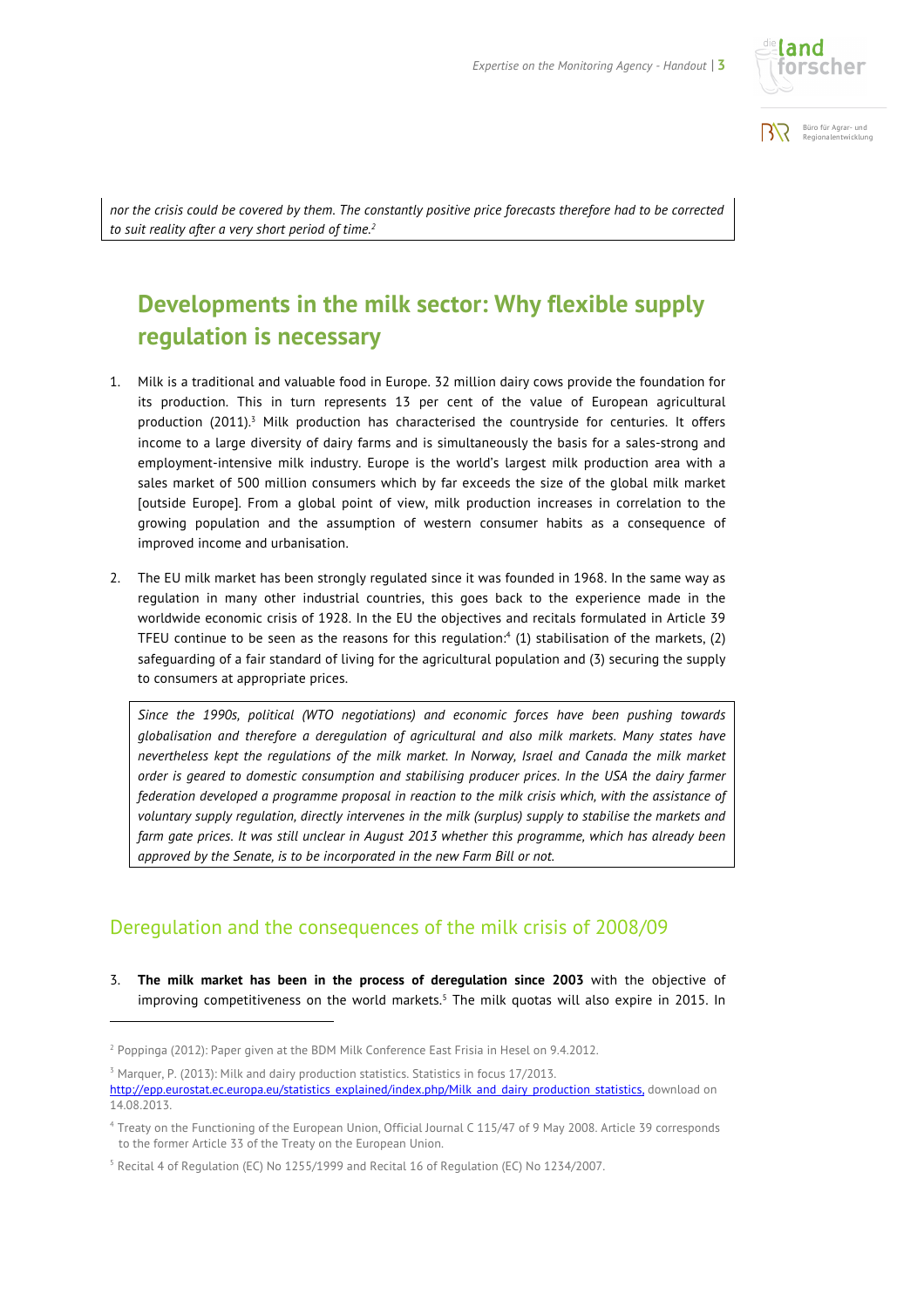preparation, the milk quota was gradually increased as from 2004/05 (by 9.8 per cent in total by 2015). Masked by nominally stable prices, the dairy farmers of the five major producer countries have been confronted with the issue of **declining farm gate prices in real terms since the 1990s** (a drop of 55 per cent between 1989 and 2006).<sup>6</sup> As a consequence of deregulation (abolition of the **reference price, reduction of the intervention price level to a very low level), the prices also dropped nominally as from 2003. Since then, however, they have also increasingly followed the course of the volatile, i.e. steeply increasing and decreasing, global market prices**. 7

- 4. **The milk crisis of 2008/09** followed a price boom on the world markets in 2007. By June 2009, milk prices in the EU-25 slumped by 25 per cent compared to the previous year and therefore to far below the production costs.*<sup>8</sup>* Whilst it was possible for the first time to make exports to third countries without additional export refunds, this crisis was a disaster with long term consequences for Europe's dairy farmers on the whole despite large differences between the Member States:
	- The price slump by an average of 24.5 per cent (2009 compared to 2008 / minus 18 per cent for 2009 compared to 2007) lead to **lost revenue** of 11 billion euro in 2009 alone.9
	- The specialised dairy farms (see Table 1) suffered a **drop in income** of over 6 billion euro.<sup>10</sup> In the EU-15, their income fell below the level of 2001 (in nominal and real terms). The net profit margin per tonne of milk (revenue from milk less non-specific costs, depreciation and fixed costs) dropped from 64 euro in 2007 to 9 euro in 2009. The significance of direct payments to income in the EU-15 increased accordingly from 44 per cent (2006) to 64 per cent (2009).
	- This too was characterised by great differences between the Member States (see Table 2). Whilst in Italy the crisis was noticeable to some extent at high level, the losses amongst the Danish dairy farmers were devastating. Their net income per worker dropped to minus 36,563 euro in 2009. This is associated with the fact that 47 per cent of agricultural workers are wage earners and the Danish farms have to bear high capital costs as a result of inheritance law. Both cost factors rose steeply between 2007 and 2009 (a rise of 19 per cent for wages and of 27 per cent for capital costs) and could no longer be recovered from the lower revenue.<sup>11</sup>

 $\overline{a}$ 

 $6$  If, however, the deflated farm gate price is considered, and if it is assumed that the year 2000 = 100, the prices dropped from 1989 (index 140) to 100 in 2000 and by 2006 to a level of 85 and therefore by 55 per cent below the level of 1989 in real terms. EU Court of Auditors (2009): P. 27 et seq. as well as Points 22 – 26 and EU Court of Auditors (2001): Special Report No 6 dated 30.10.2001/OJ C 305.

<sup>7</sup> The reduction in the intervention price level for butter and SMP cushions the milk prices only up to 21.5 cents/kg and therefore some 7 cents below the level of 2000. On 1 June 2004, reduction in the intervention price for butter to 305.32 and for SMP to 195.24 euro/100 kg. Since 1.9.2008, prices apply of 221.75 euro/100 kg butter and 169.80 euro/100 kg SMP. From: MIV (2012): Table 13\_1. The basis since 1.9.2008 is Regulation (EC) No 361/2008.

<sup>8</sup> MIV (Association of the German Dairy Industry) (2010): 2009/2010 Annual Report, p. 18.

<sup>9</sup> Internal calculations: The paid price in 2009 was on average (EU-27) 25.6 cent/kg and therefore 8.3 cent/kg below the previous year's price of 33.9 cent/kg. Supplied volume 2009: 133,234,000 tonnes.

<sup>&</sup>lt;sup>10</sup> EU COM (2013): Dairy Farms Report 2012. Only covers dairy farms with accounting starting from a specific farm size via the Farms Accountancy Data Network (FADN). The data cover 78 per cent of the 147,614 dairy farmers in the EU-27 in 2009.

<sup>&</sup>lt;sup>11</sup> EU COM (2013): Dairy Farms Report 2012, P. 32. The standard gross margin is used as the basis for ascertaining the economic size of farms (expressed in European Size Units (ESU). 1 ESU corresponds to a certain amount in euro of the gross margin (from 2002 to 2009 1 ESU = 1,200 euro standard gross margin).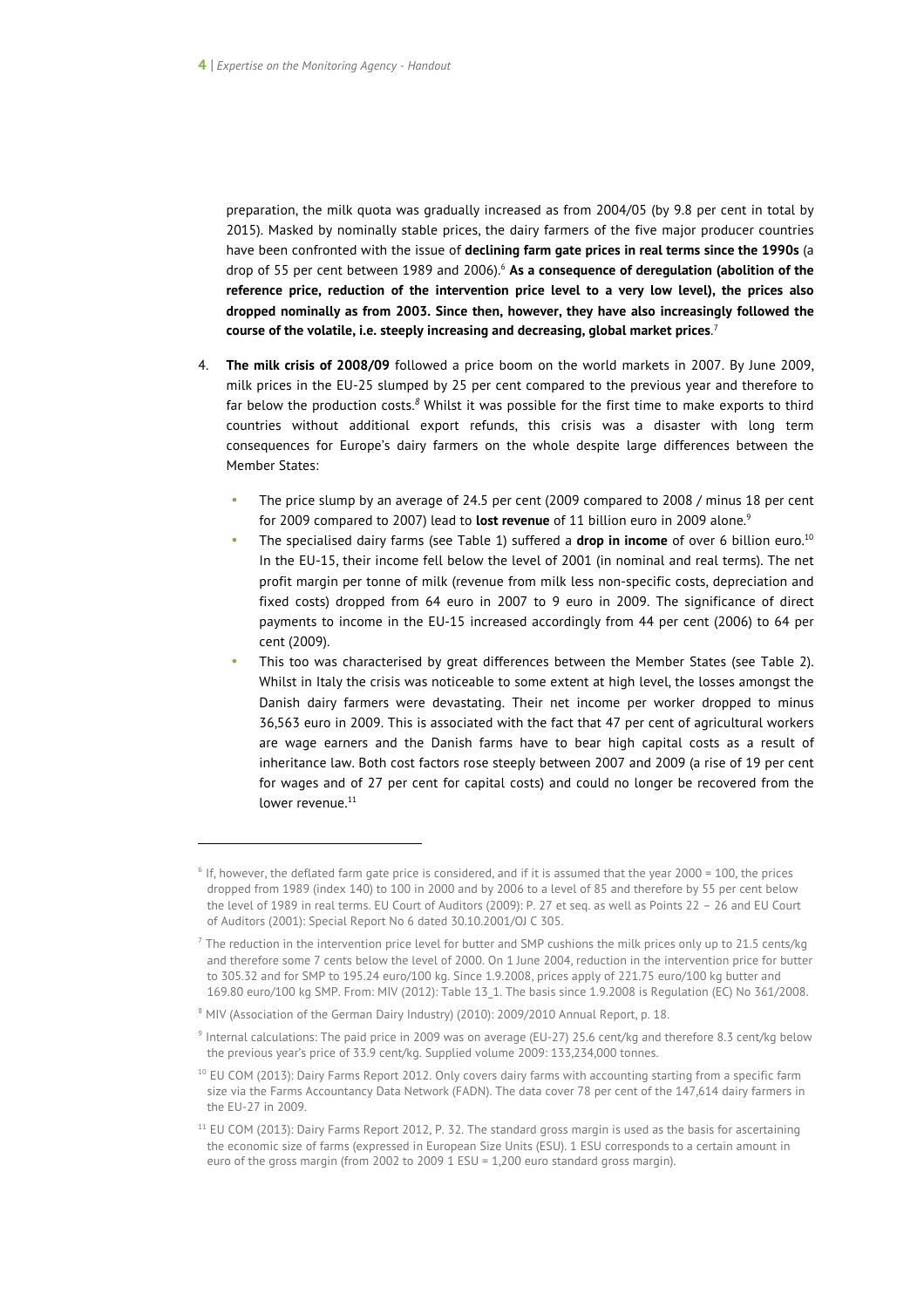



| <b>EU-27</b>                                                                                                        | 2006   | 2007   | 2008   | 2009   | 2009:<br>2007 | 2009:<br>2008 |
|---------------------------------------------------------------------------------------------------------------------|--------|--------|--------|--------|---------------|---------------|
| Total revenues from milk (price,<br>national aids) in euro/t milk                                                   |        | 344    | 344    | 286    | $-17%$        | $-17%$        |
| Costs (variable costs, fixed costs and<br>depreciation) in euro/t milk                                              |        | 280    | 301    | 277    | $-1%$         | $-8%$         |
| Gross margin in euro/t milk (revenues<br>from milk less operating costs/non-<br>specific costs)                     |        | 147    | 131    | 92     | $-37%$        | $-30%$        |
| Net margin in euro /t milk (revenues<br>from milk minus non-specific costs plus<br>depreciation plus fixed factors) |        | 64     | 43     | 9      | $-86%$        | $-80%$        |
| Farm net income in euro per labour<br>unit <sup>12</sup>                                                            |        | 16,524 | 15,373 | 10,220 | $-38%$        | $-36%$        |
| Decoupled direct payments in<br>euro/labour unit                                                                    |        | 5,431  | 6,107  | 6,027  |               |               |
| Share of payments in farm net income<br>per labour unit                                                             |        | 33 %   | 40 %   | 59 %   |               |               |
|                                                                                                                     |        |        |        |        |               |               |
| <b>EU-15</b>                                                                                                        | 2006   | 2007   | 2008   | 2009   | 2009:<br>2007 | 2009:<br>2008 |
| Total revenues from milk (price,<br>national aids) in euro/t milk                                                   | 304    | 350    | 349    | 293    | $-16%$        | $-16%$        |
| Costs (variable costs, fixed costs and<br>depreciation) in euro/t milk                                              | 182    | 201    | 217    | 198    | $-1.5%$       | $-8%$         |
| Gross margin in euro/t milk (revenues<br>from milk less operating costs/non-<br>specific costs)                     | 114    | 148    | 131    | 93     | $-37%$        | $-29%$        |
| Net margin in euro/t milk (revenues<br>from milk minus non-specific costs plus<br>depreciation plus fixed factors)  | 29     | 60     | 39     | 5      | $-92%$        | $-87%$        |
| Farm net income in euro per labour unit                                                                             | 22,122 | 28,918 | 23,720 | 16,145 | $-44%$        | $-32%$        |
|                                                                                                                     | 9,825  | 10,467 | 10,496 | 10,310 |               |               |
| Decoupled direct payments in<br>euro/labour unit                                                                    |        |        |        |        |               |               |

-

 $12$  The farm net income is calculated from total revenues from dairy farming plus direct payments less non-specific costs, depreciation, fixed factors such as wages, interest and accounts receivables. See EU COM (2013): Dairy Farms Report, Annex I, P. 37 et seq.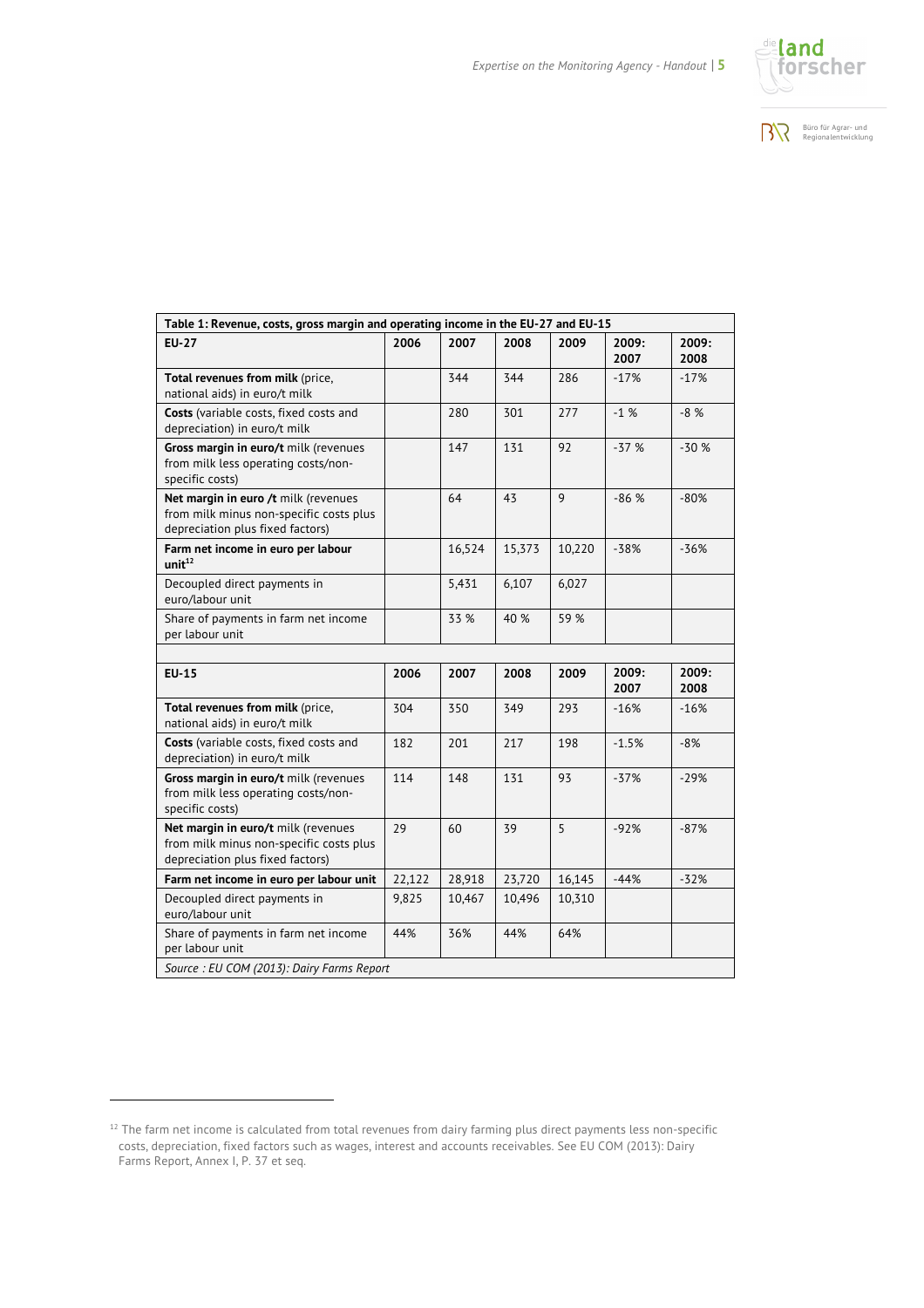|             |                     | 2004           | 2007  | 2008  | 2009           |
|-------------|---------------------|----------------|-------|-------|----------------|
| EU-27       | Gross Margin        |                | 147   | 131   | 92             |
| Net Margin  |                     |                | 64    | 43    | 9              |
| $EU-15$     | <b>Gross Margin</b> |                | 148   | 131   | 93             |
|             | Net Margin          | 62             | 61    | 41    | $\overline{7}$ |
| EU-10       | Gross Margin        |                | 121   | 110   | 67             |
|             | Net Margin          | 49             | 59    | 36    | $\overline{2}$ |
| Denmark     | Gross Margin        |                | 136   | 140   | 66             |
|             | Net Margin          | $\overline{2}$ | $-11$ | $-70$ | $-114$         |
| Germany     | Gross Margin        |                | 151   | 91    | 81             |
|             | Net Margin          | 40             | 59    | $-2$  | $-8$           |
| France      | Gross Margin        |                | 118   | 121   | 82             |
|             | Net Margin          | 43             | 22    | 18    | $-23$          |
| Ireland     | <b>Gross Margin</b> |                | 157   | 148   | 58             |
|             | Net Margin          | 83             | 84    | 58    | $\mathbf{1}$   |
| Netherlands | Gross Margin        |                | 169   | 146   | 87             |
|             | Net Margin          | 63             | 65    | 33    | $-24$          |
| Italy       | Gross Margin        |                | 199   | 212   | 196            |
|             | Net Margin          | 130            | 131   | 151   | 128            |
| Poland      | Gross Margin        |                | 139   | 123   | 80             |
|             | 70                  | 95             | 66    | 30    |                |

**Table 2: Gross and net margins (milk revenues less operating and fixed costs but without** 

5. In Germany it has been possible to observe the following **consequences and long term effects of the crisis** in the specialised professional dairy farms. <sup>13</sup> After the farm net income rose distinctly between 2006 and 2007, high income losses were recorded in the two subsequent years. At 46 per cent, these were particularly high amongst large farms (over 100 ESU or economic size class 6). These farms also had to withstand substantial **capital losses**. Extrapolated for Germany, losses of 1.22 million euro result for the specialised dairy farms in the two crisis years. Consequently, **net investments per hectare dropped**. The **farm liabilities rose for the large farms by 11 per cent**  whilst in the favourable locations of the North, liabilities remained at a high lever at 31 to 32 cents per litre milk despite extension of the milk volume produced (2005 to 2009).

If the cash flow II is considered, i.e. the free resources actually available to finance the cost of living (including costs for pensions, social insurance contributions) and to form provisions, it becomes clear that the farms could not even have paid the contributions to the social insurance scheme without additional farm subsidies (Table 3). Despite the complete use of depreciation, the cost of living would have had to have been almost completely covered by loans or by any reserves.

*In 2007, the large farms in Lower Saxony (economic size class 6 with an average of 107 hectare agricultural area and 107 dairy cows in 2009) had a cash flow II without single farm subsidy of 59,291 euro to cover the* 

<sup>&</sup>lt;sup>13</sup> FADN data, internal calculations by Onno Poppinga and Karin Jürgens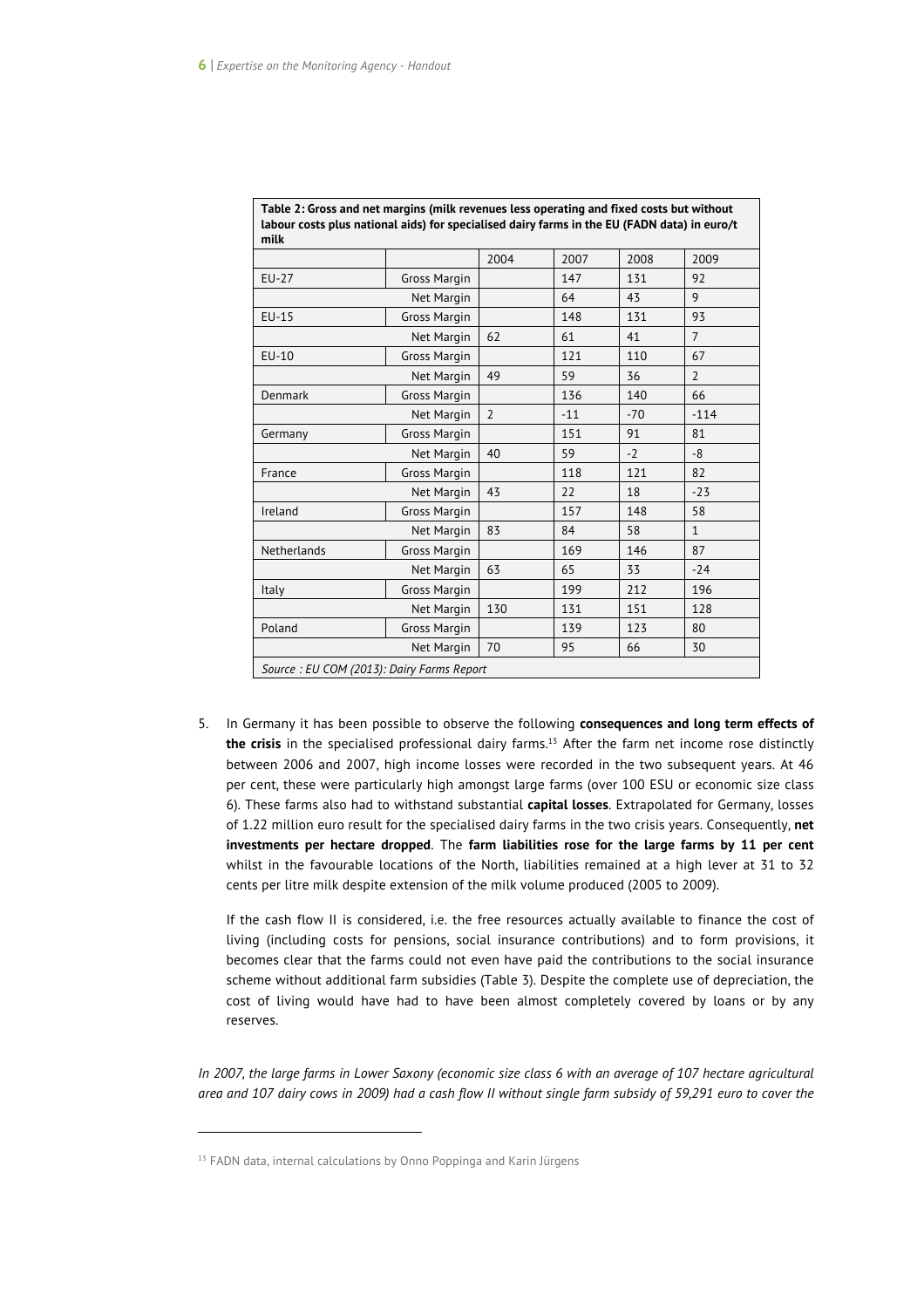



*cost of living of the family (1.8 family work units). In the following crisis year, no more funds existed and without the single farm payment the farms would have had to take 1,725 euro from assets. By contrast, medium-sized farms (economic size class 5 or 46 dairy cows and 55 hectare agricultural area in 2009) would have had to have contributed 9,902 euro from assets to cover the cost of living. <sup>14</sup>*

| Table 3: Farm net income in different federal states of Germany (internal calculations on the basis of<br><b>FADN</b> data) |                                    |                            |                            |                                                                      |  |  |  |
|-----------------------------------------------------------------------------------------------------------------------------|------------------------------------|----------------------------|----------------------------|----------------------------------------------------------------------|--|--|--|
| <b>Federal Land</b>                                                                                                         | Farm net income in<br>2007 in euro | 2008 compared<br>with 2007 | 2008 compared<br>with 2006 | Cash flow II minus<br>single farm subsidy<br>in 2008 in<br>euro/farm |  |  |  |
| Bavaria                                                                                                                     | 55,285                             | 61%                        | 82%                        | 6,936                                                                |  |  |  |
| <b>Baden</b><br>Württemberg                                                                                                 | 61,225                             | 57%                        | 79%                        | 255                                                                  |  |  |  |
| Hesse/RLP                                                                                                                   | 64.079                             | 64%                        | 93%                        | $-203$                                                               |  |  |  |
| <b>NRW</b>                                                                                                                  | 112.843                            | 57%                        | 93%                        | $-9.999$                                                             |  |  |  |
| Schleswig-<br>Holstein                                                                                                      | 115.240                            | 61%                        | 80%                        | 9,450                                                                |  |  |  |
| Lower Saxony                                                                                                                | 116,140                            | 56%                        | 87%                        | $-4.429$                                                             |  |  |  |

| Table 4: Gross investments and liabilities in the three economic size classes of specialised dairy<br>farms in Germany from 2006 to 2010 |                                |             |             |                          |             |             |  |
|------------------------------------------------------------------------------------------------------------------------------------------|--------------------------------|-------------|-------------|--------------------------|-------------|-------------|--|
|                                                                                                                                          | Gross investments euro/hectare |             |             | Liabilities euro/hectare |             |             |  |
|                                                                                                                                          | 16-<40 ESU                     | 40-<100 ESU | >100<br>ESU | 16-<40 ESU               | 40-<100 ESU | >100<br>ESU |  |
| 2006/07                                                                                                                                  | 465                            | 586         | 695         | 1,284                    | 1,810       | 2,233       |  |
| 2007/08                                                                                                                                  | 333                            | 708         | 741         | 1,159                    | 1,728       | 2,248       |  |
| 2008/09                                                                                                                                  | 448                            | 591         | 779         | 1,159                    | 1,736       | 2,347       |  |
| 2009/10                                                                                                                                  | 234                            | 460         | 562         | 1,147                    | 1.757       | 2,498       |  |

Despite the large differences between the regions and farms (see Table 4), a trend can nevertheless be observed in that in the years following the 2008/09 crisis, the repayment of debts was slow and in many farms the ratio of equity (whose value drops anyway due to inflation) to third-party borrowing worsened. Despite further extension of milk production, the costs per litre of milk in the favourable regions virtually remained at the high level. New investments are therefore delayed or postponed whilst other farms were still investing in the phase of the lowest milk prices.

6. **Long term consequences**: Only one year after the crisis the long term consequences were apparent in a decline in investments (e.g. in Germany by 500 million euro in 2009/10). In the summer of 2012, a "dip" in the milk prices with a simultaneous steep rise in feed and other operating costs placed many farms in a situation comparable to that during the 2008/09 crisis.<sup>15</sup> Many farms had made use of the government-granted bridging loans during the crisis years but

-

<sup>&</sup>lt;sup>14</sup> Jürgens (2013): Paper given as part of a congress of the MUELV in Mainz on 13 September 2013. Data from FADN and internal calculations

<sup>&</sup>lt;sup>15</sup> Fahlbusch et al (2010): Der Markt für Milch und Milcherzeugnisse. In: GJAE 59, Supplement, p. 45-62, p. 51.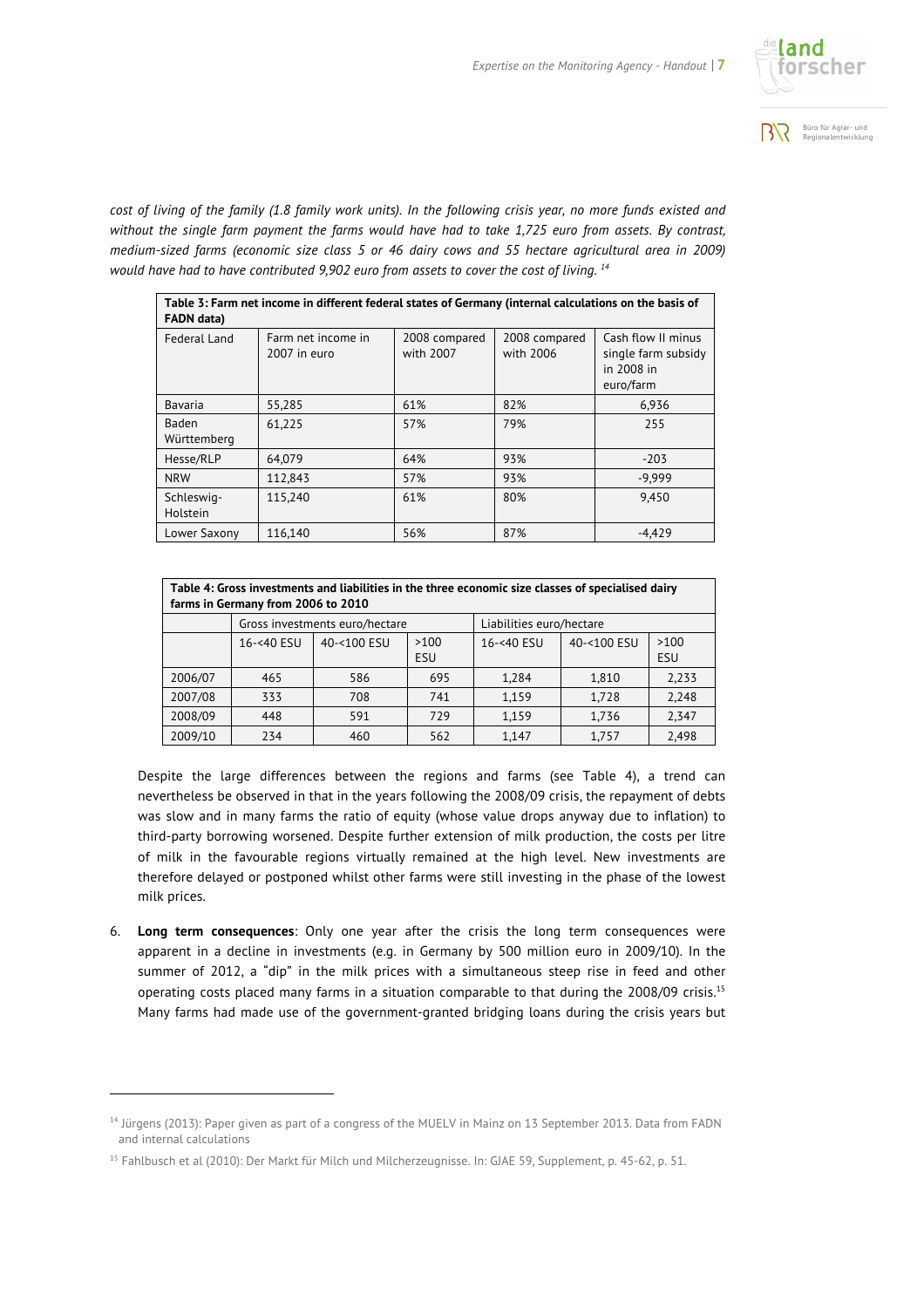had to repay these as from 2012 and could now not do so.16 **The crisis and the subsequent years therefore led to the financial ruin of many farmers.** They lost income, were unable to reduce their debt, used up any existing provisions they may have had and some of them became insolvent. **This affected in particular the large specialised dairy farms which had grown so strongly and which were to be the backbone for the future of Europe according to politicians and consultants. In other words: they lost the financial buffer which would have enabled them to withstand another comparable crisis.** 

- 7. One year after the 2008/09 crisis, every third dairy farmer in Europe who was still farming in 2007 (EU-27) had given up (if the period between 2003 and 2010 is considered then the figure is even higher at 43 per cent of farms).<sup>17</sup> The decline in dairy farms was particularly steep in the Eastern European member states who were additionally involved in restructuring their dairy industry. But also in the EU-15, every fifth dairy farmer gave up between 2006/07 and 2011/12.18 If there are any more crises **Europe runs the risk of losing its extensive milk production.** The less favoured areas and mountain regions are particularly endangered here.
- 8. The milk crisis brought with it **high social costs**: public storage followed by refunds for thirdcountry exports (totalling 703 million euro) had to be used to a greater extent.19 A crisis fund of 300 million euro offered the dairy farmers immediate assistance (294 million euro were paid out relatively late, however) and individual member states set up their own special programmes and granted subsidies (Germany totalling 808 million euro).
- 9. **The consumers benefitted little.** Contrary to the assumptions of traditional economic theory, in 2009 consumer prices were still 14 per cent above the prices before the price increase 07/08. *20* The consumer prices were "largely decoupled" from farm gate prices, as confirmed by the EU Commission in its report of 2009 on the food supply chain. <sup>21</sup>

 $\overline{a}$ 

<sup>&</sup>lt;sup>16</sup> The Deutsche Rentenbank set up an immediate aid credit programme in 2009 which provided for one per cent interest financed by the government for four years exempt from repayment in the first year. Many farmers took advantage of this immediate assistance.

<sup>&</sup>lt;sup>17</sup> Fahlbusch et al (2011): Der Markt für Milch und Milcherzeugnisse. In: GJAE 60, Supplement, p. 52-71 therein Table 9, p. 59 data from Statistical Federal Agency. Fahlbusch et al (2013): Der Markt für Milch und Milcherzeugnisse im Jahr 2012. In: GJAE 62, Supplement, p. 46-66 therein Table 8 P.54. Between 2000 and 2012, 34.4 % of dairy farmers gave up. LEL (2012): Milchmärkte 2012. Tab.12\_23, p. 24; MIV (2012): Daten, Zahlen Fakten. Therein: Table 8\_3\_1 Milchkuhhaltung nach Bestandsgrößen

<sup>18</sup> DairyCo (2013): Dairy Statistics 2013: P.12.

<sup>&</sup>lt;sup>19</sup> MIV (2012): Daten Fakten 2010/2012 Tab. 14\_3 and Tab. 13\_4\_1. According to information of the EU Commission in response to the Inquiry DE-E-009016/2013 of the Green Party in the EP, the expenditure from 2009 to 2013 rose to 373 million euro export refunds and 36 million euro storage costs. Net income after sale: 50 million euro.

 $20$  EU COM (2009) 385: Dairy market situation 2009, P. 5; EU Court of Auditors (2009): Have the management instruments applied to the market in milk and milk products market achieved their main objectives? Point 28; EU COM (2010) 728: Proposal for a Regulation of the European Parliament and of the Council amending Council Regulation (EC) No 1234/2007 as regards contractual relations in the milk and milk products sector, p. 2.

<sup>&</sup>lt;sup>21</sup> EU COM (2009) 591: A better functioning food supply chain in Europe.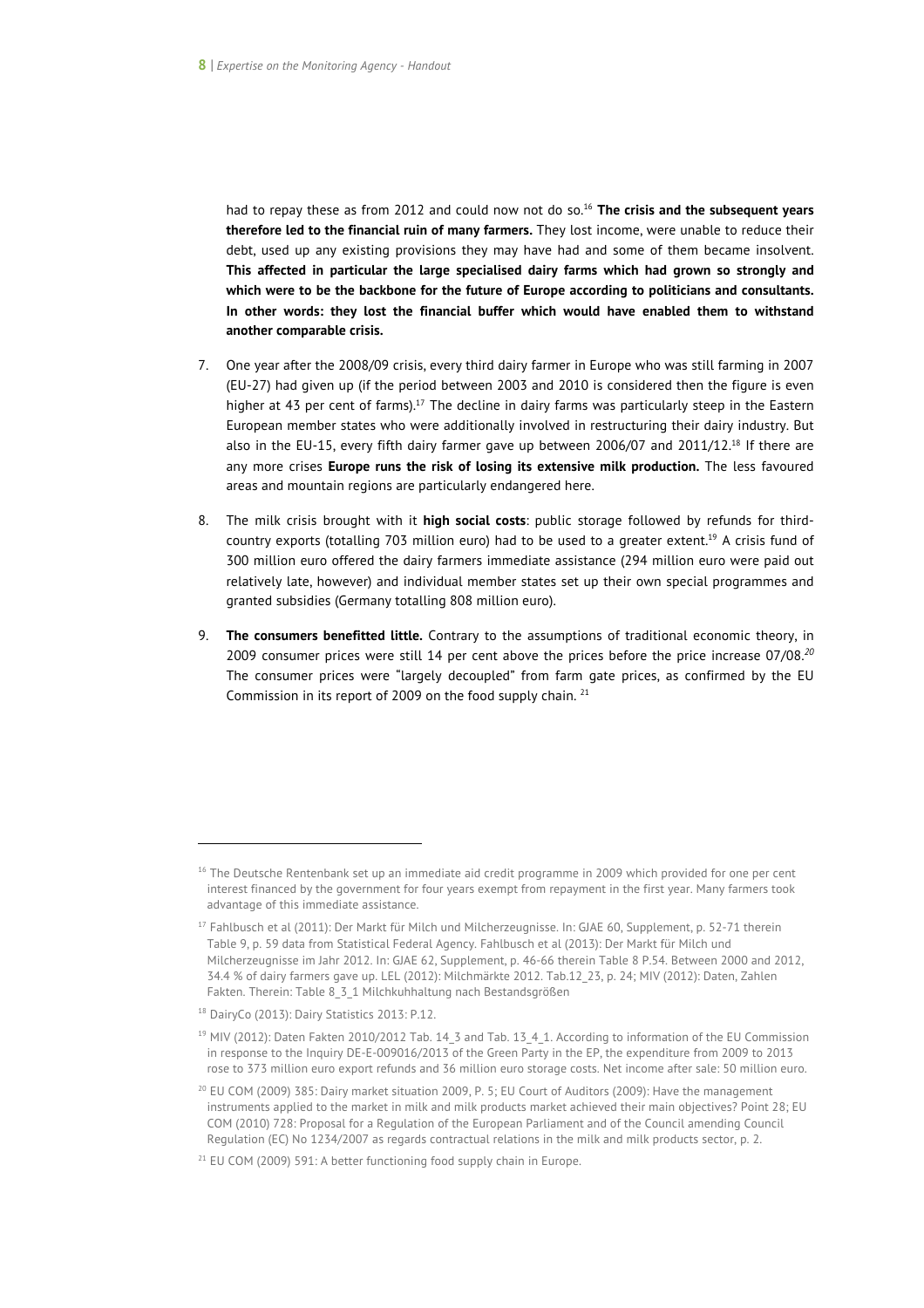



#### Why flexible supply management is needed

#### 10. **The 2008/09 crisis brought the structural shortcomings of pricing on the milk market which distinctly worsened the crisis to the attention of politicians and public. 22**

- According to the analysis of the EU Commission, imbalances in the bargaining power of the different actors in the milk market lead to unfair practices through to anti-competitive behaviour. The EU Court of Auditors determined that there is no functioning competition and negotiating environment particularly for the dairy farmers and the usual "upside down" pricing of the cooperatives was pushing the producers into the role of the "price-takers".<sup>23</sup>
- In view of the poor position of the producers within the value chain, the price risks are pushed onto them whilst the resultant added value goes to the processors and the retail trade, according to the High-Level Group established by the EU Commission in the crisis.<sup>24</sup>
- The deregulation process initiated by the EU had led to a little more competitiveness on the world markets, but the pressure on the dairies and also on the cooperative dairies had been increased to purchase raw milk as cheaply as possible.<sup>25</sup>
- 11. The EU Commission reacted to this by **adopting the Milk Package**, which came into force in October 2012. The objective of the Milk Package is to enhance market transparency and strengthen the position of the milk producers in the value chain by (1) contracts, (2) producer organisations and (3) inter-branch organisations such as to facilitate pricing which is more in line with the market.<sup>26</sup>
- 12. **However, the Milk Package is not enough to facilitate more market compliant pricing.** From the point of view of the dairy farmer organisations the lines drawn here to pool supply in the amount of 3.5 per cent of the EU milk produced (or 33 per cent of the national production) are by no means sufficient in view of the actual concentration of the dairies. Companies such as Friesland-Campina (NL) already concentrate 7.4 per cent of the European milk supplied, and in relationship to the EU-15 even 8.5 per cent, and cover over 88 per cent of Dutch milk. Releasing the cooperatives from their duty to conclude contracts is also not appropriate in view of the real circumstances. The "inefficiency" of the milk market will not really be rectified in this manner.
- 13. **The existing safety net is no protection for crises.** As part of the agricultural reform decisions in 2013, the remaining instruments of market regulation (state intervention at a continuous low level, subsidies for private storage, export subsidies are currently only suspended) in combination with direct payments from the first column of the Common Agricultural Policy (CAP) were described as a "safety net". However, the direct payments and market measures were not developed as crisis instruments but rather, according to the Commission by way of justification for the CAP, were intended to "offer a basic safeguard for the annual income of the EU farmers and support in the event of specific disturbances to the market". However, they are designed neither

-

<sup>22</sup> EU COM (2009) 385; EU COM (2009) 591; EU COM (2010) 727 and 728; High-Level Group (2010); EU Court of Auditors (2009), Federal Cartel Agency (2009): Milk Sector Study. Interim Report December 2009, P.56.

<sup>23</sup> EU Court of Auditors (2009): p. 46.

<sup>24</sup> EU COM (2010) 727: p. 3.

<sup>25</sup> Federal Cartel Agency (2009): p. 58 et seq.

<sup>26</sup> Regulation (EU) No 261/2012; Regulation (EU) No 511/2010; Regulation (EU) No 880/2012; http://ec.europa.eu/agriculture/milk/milk-package/index\_de.htm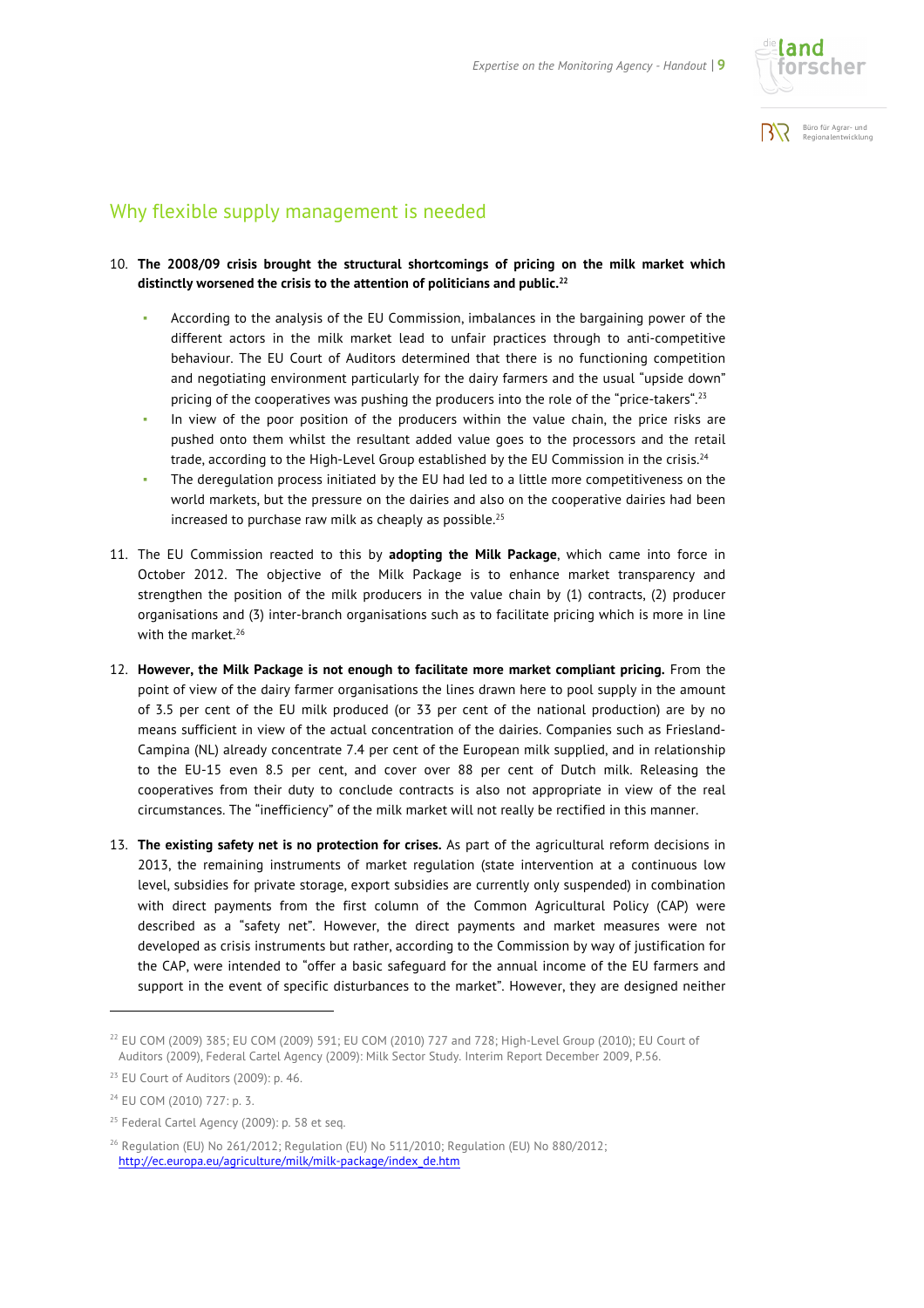for volatile prices nor for crises.<sup>27</sup> Buying up milk and storing it proved to be more effective in the crisis. However, additional state funding was required to mitigate the liquidity bottlenecks of the producers somewhat (see point 8). The basic design errors in the intervention measures are to be found, however, in the fact that the cause for the slump in prices, the surplus of milk, is not avoided and that buying up the quantities stored in the crisis then placed pressure on the world market prices again.<sup>28</sup>

**More effective is supply regulation which addresses the cause – the milk production itself –** and therefore breaks the cycle of storage and subsequent sale on the world market which serves to push prices down. An instrument is therefore required which can regulate supply in both directions and is therefore able to stabilise the internal market and the global market alike.

**14.** The **abolition of the milk quota without subsequent regulation endangers the stability of the single market.** Guaranteeing stability of the single market is a prime objective of the CAP and according to Article 39 TFEU justifies the intervention on the milk market to secure the common good. This stability is endangered after 2015. The milk industry itself is also expressing great concerns here.<sup>29</sup> At the same time it is preparing to quarantee milk suppliers a certain price level only for specific quantities (A milk) and to purchase unrestricted B milk at randomly low prices. This gives the large dairies a competitive advantage which should not be underestimated and enhances the process of concentration. At the same time, it permits an aggressive policy on the world markets which undermines the local markets. The Swiss milk industry can be examined to show which consequences may result from an uncontrolled abolition of the milk quota and the establishment of a system of A and B milk. After ruinous surpluses and price slumps, the dairy farmers have been bled dry: although the long downward price spiral was reversed for the first time again in 2013, milk production will not recover. Too many farms have given up<sup>30</sup> or they simply have no resources to purchase feed (bad spring) or new animals. An uncontrolled surplus production (a surplus of some 10 per cent is still being produced in relationship to the EU internal market consumption) will first jeopardise prices and then the foundation of milk production itself in the EU after 2015. This danger was pointed out by the EU Court of Auditors as early as 2009, demanding that suitable measures be taken.31 **The EU Court of Auditors recommended in 2009 that policy be geared to the internal market. Its stability must take precedence over additional exports to third-country markets.** Based on similar concerns, the European Parliament called for the establishment of a "remunerated voluntary suspension of supply" for crisis intervention as part of the 2013 CAP reform. Even in the USA, discussions are underway with good chances of success on whether with falling profit margins a restriction to the milk produced (in return for compensation) may be helpful in stabilising the milk market and the income of producers.<sup>32</sup>

<sup>&</sup>lt;sup>27</sup> EU COM (2011) 625: Rules for direct payments to farmers under support schemes within the framework of the common agricultural policy, P 2; Agricultural Policy Advisory Council at the German Federal Ministry for Food, Agriculture and Consumer Protection (BMELV) (2011): Risiko- und Krisenmanagement in der Landwirtschaft, April 2011, P. 21 et seq.

<sup>28</sup> Fahlbusch et al. (2010): P. 59.

<sup>&</sup>lt;sup>29</sup> Interview with Josef Schwaiger. www.topagrar.com/news/Home-top-News-1074996.html. Download 14. 8. 2013

<sup>&</sup>lt;sup>30</sup> Milk Statistics of Switzerland (2010): Table 8.2, **www.swissmilk.ch** 

<sup>&</sup>lt;sup>31</sup> EU Court of Auditors (2009): P. 45 and a Recommendation of the EU Court of Auditors (2009): No 4, p.48.

<sup>32</sup> www.nmpf.org.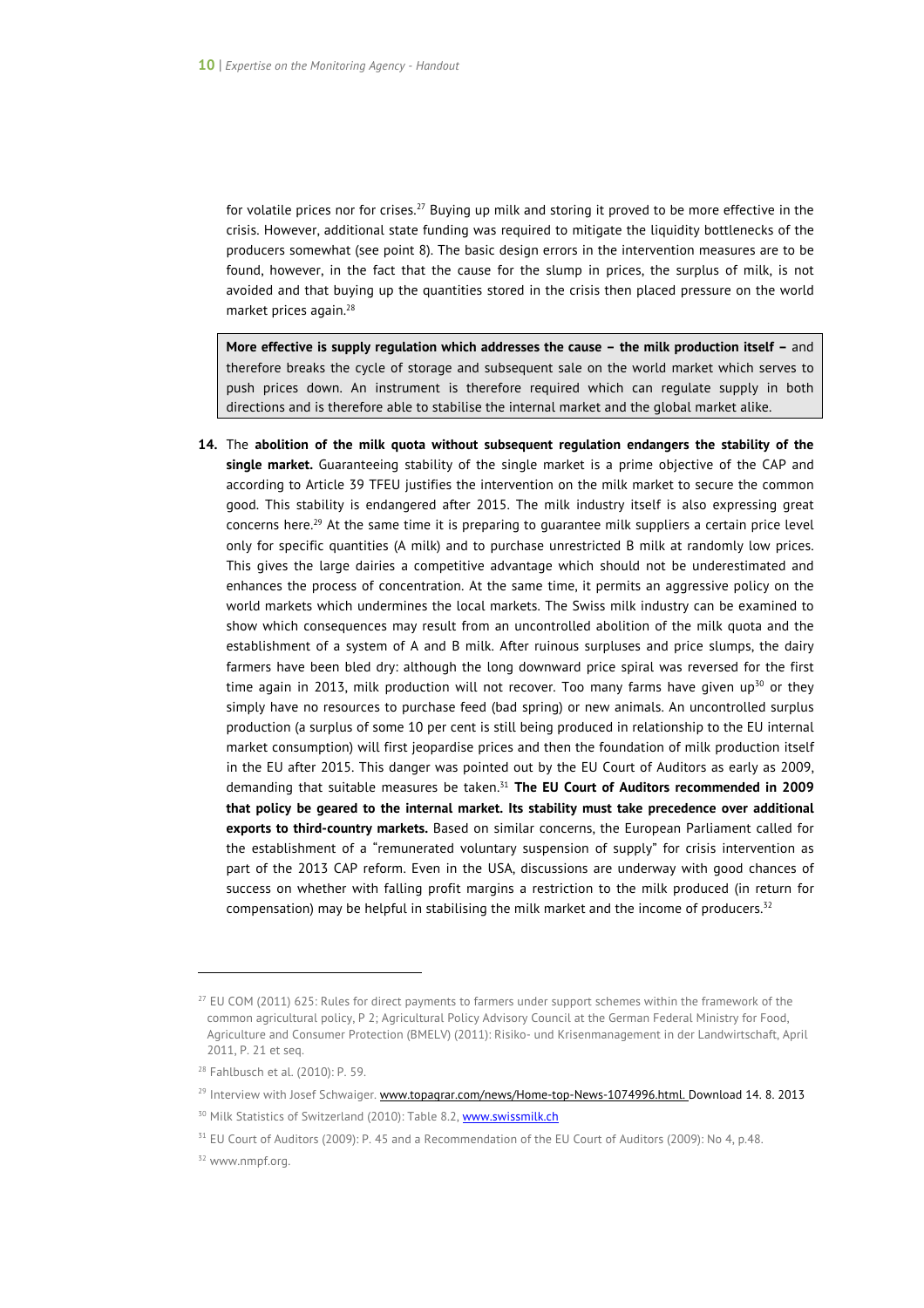



# **Flexible regulation of supply with the assistance of a Monitoring Agency**

#### Objectives and instruments

l

15. The European Milk Board has described the instrument of a Monitoring Agency (MA) it has developed on many occasions.<sup>33</sup>

The objectives of the Monitoring Agency are as follows:

- Improve market transparency and send price signals of the milk market to the dairy farmers.
- Flexibly adjust the milk production volume to demand in order to restore market balance.
- Stabilise prices at an average cost-covering level.
- Secure a sustainable and comprehensive milk production and supply in the European Union.

The Monitoring Agency is a European body. The decisions of the Monitoring Agency are generally binding on the dairy farmers. The EU bestowed this power on it by legal act to take actions in a binding manner in the interest of the following objectives and to also be able to impose corresponding sanctions.

In this way, the dairy farmers can regulate their milk supply on their own responsibility in accordance with market requirements. The balancing of interests with the dairies will continue on the market and against the background of a negotiating position of the dairy farmers which has been improved by the Monitoring Agency.

16. **Tasks and mode of operation:** The Monitoring Agency requires a binding supply regulation system implemented throughout Europe with individual supply rights on the basis of the existing milk volume distribution in Europe. The changes in volume are made flexibly, i.e. depending on the market situation. The number of volume adjustments over the course of time and the magnitude of the volume adjustment therefore result exclusively from the course taken by the market.

The representatives of the Monitoring Agency determine the respective costs of milk production<sup>34</sup> in Europe and stipulate the upper and lower level of the farm gate price aspired to for one kilogramme of milk, 4.0 per cent fat, 3.4 per cent protein, in accordance with a defined method. This produces a target range (**target price bracket**) within which the average European milk price should be. If the market price strays from the set bracket, only parameters (relationship between supply and demand) are adjusted but not the pricing mechanism itself.

If the average European farm gate price strays below the lower limit of the bracket, European milk production is successively cut back until the farm gate price is back in the bracket once again. If

<sup>&</sup>lt;sup>33</sup> EMB (2012): The European Dairy Market. Supply Management with the Aid of a Monitoring Body. http://www.europeanmilkboard.org/fileadmin/Dokumente/Positions\_EMB/12-02\_Positions/11-01 EMB Monitoringstelle EN.pdf. Download 10 July 2013.

<sup>34</sup> For the calculation of costs and method, see Jürgens, K. (2013a): What is the cost of producing milk? Calculation of the milk production costs in Germany for the years 2002 to 2012, Report on behalf of the MEG Milch Board e.V., Gleichen.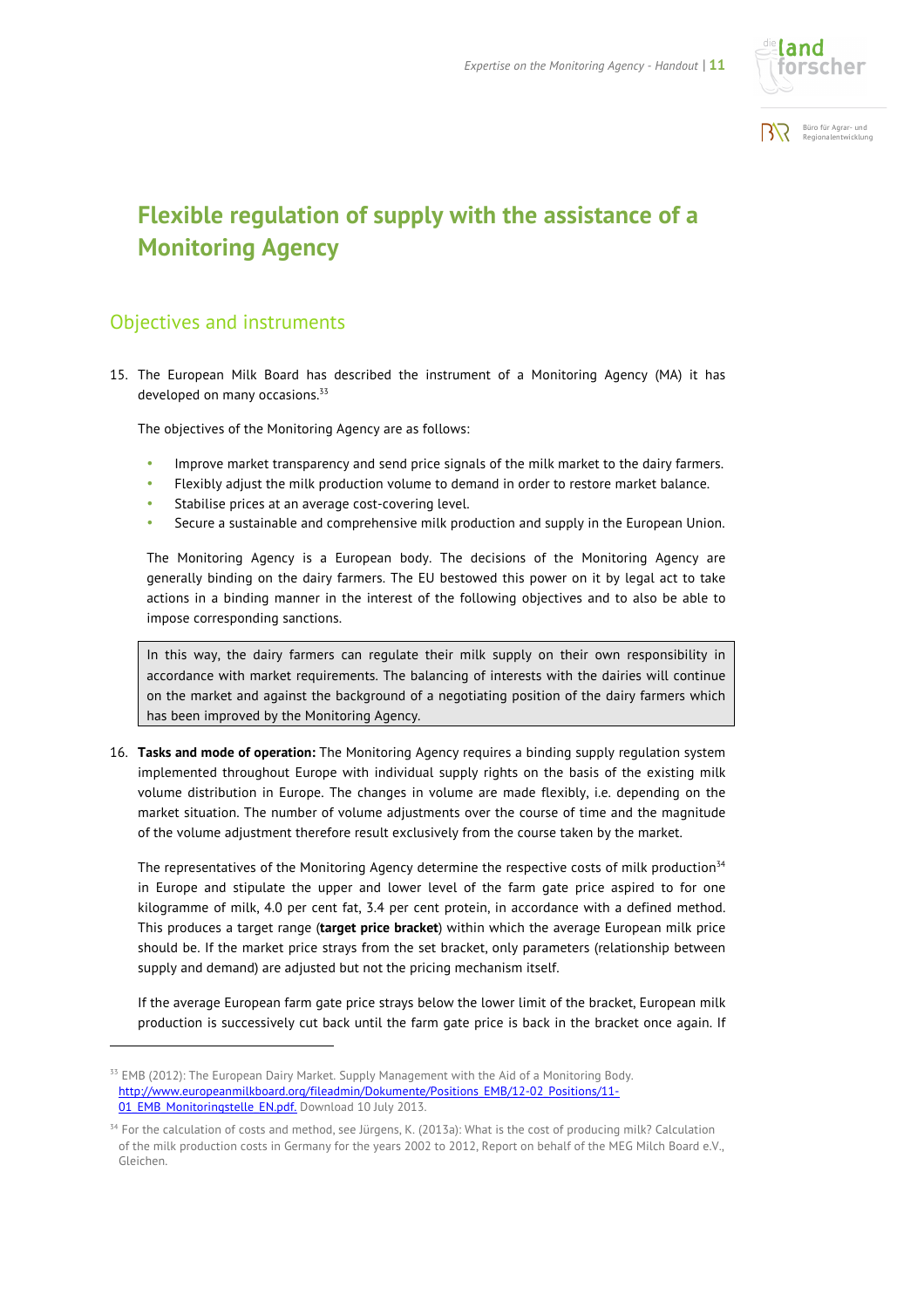the farm gate price exceeds the upper price limit, the milk volume is successively increased until the average farm gate price is within the bracket once again.

*In view of the great diversity of the European dairy farmers, it is particularly important that the stipulations of the Monitoring Agency ensure a fair balance of interests between Europe's dairy farmers. Further studies and deliberations will be required here.* 

The **Monitoring Agency is funded** via a milk compensation fund into which the producers pay using a levy system (per kilogramme of milk). There may also be co-funding by the EU.

**Protection at external borders outside as a prerequisite**. A prerequisite for the correct functioning of the Monitoring Agency is that the existing regulations on protection from outside are maintained. These were agreed in 1998 in the Uruguay Round of the WTO negotiations and continue to apply. They provide for a customs duty for milk and milk products on the current world market price of plus 90 per cent. A customs duty free market access for 5 per cent of EU milk production (butter and skimmed milk powder) was also agreed. Hardly any use is currently made of it.

*In the subsequent Doha Round which has not yet been formally brought to an end, the EU offered to reduce import duties from a current 90 per cent to 60 per cent and to forego export refunds starting from 2013. Since this Doha Round was discontinued in 2008 without results, the old agreements of the Uruguay Round continue to apply. It is to be assumed that these regulations on protection from outside will be able to be maintained because milk and milk products are viewed to be "sensitive products" for which a higher level of protection is possible.* 

- 17. **Instruments**: The calculation and definition of the average costs such as prices and in particular of the milk volume necessary for a correction are of central importance. Preliminary work has already been done and also submitted to the Commission.*<sup>35</sup>* Instruments of supply management are as follows:
	- **Basic volume.** Continuation of the national farm-level distribution of milk volumes.
	- **Supply rights.** A "manoeuvring mass" is created in an amount of three to five per cent of the existing supply rights. These supply rights will be granted to, or withdrawn from, the dairy farmers for production depending on market situation. They are granted for a restricted period and do not pass into the possession of the farm.
	- **Remunerated voluntary suspension of production.** Additionally, a certain volume produced by a dairy farm can be suspended voluntarily. The award is made on the basis of invitations to tender. Funding may be provided from a market regulation fund.
	- **Strategic storage**. Strategic storage serves (1) to balance fluctuations in milk delivery and (2) to adjust volumes until production has been adjusted (see point and 2). A restriction to 50,000 tonnes of butter and skimmed milk powder (SMP) respectively is recommended. This is similarly financed from the market regulation fund. The buying-up level should be at the lower end of the price bracket.

The Monitoring Agency improves competition on the European milk markets. It is not an instrument of market control or price fixing, because pricing takes place on the market. Competition for raw milk takes place for the first time as a result of the improved position of the

<sup>&</sup>lt;sup>35</sup> Jürgens (2013b): Paper to the EU Commission, June 2013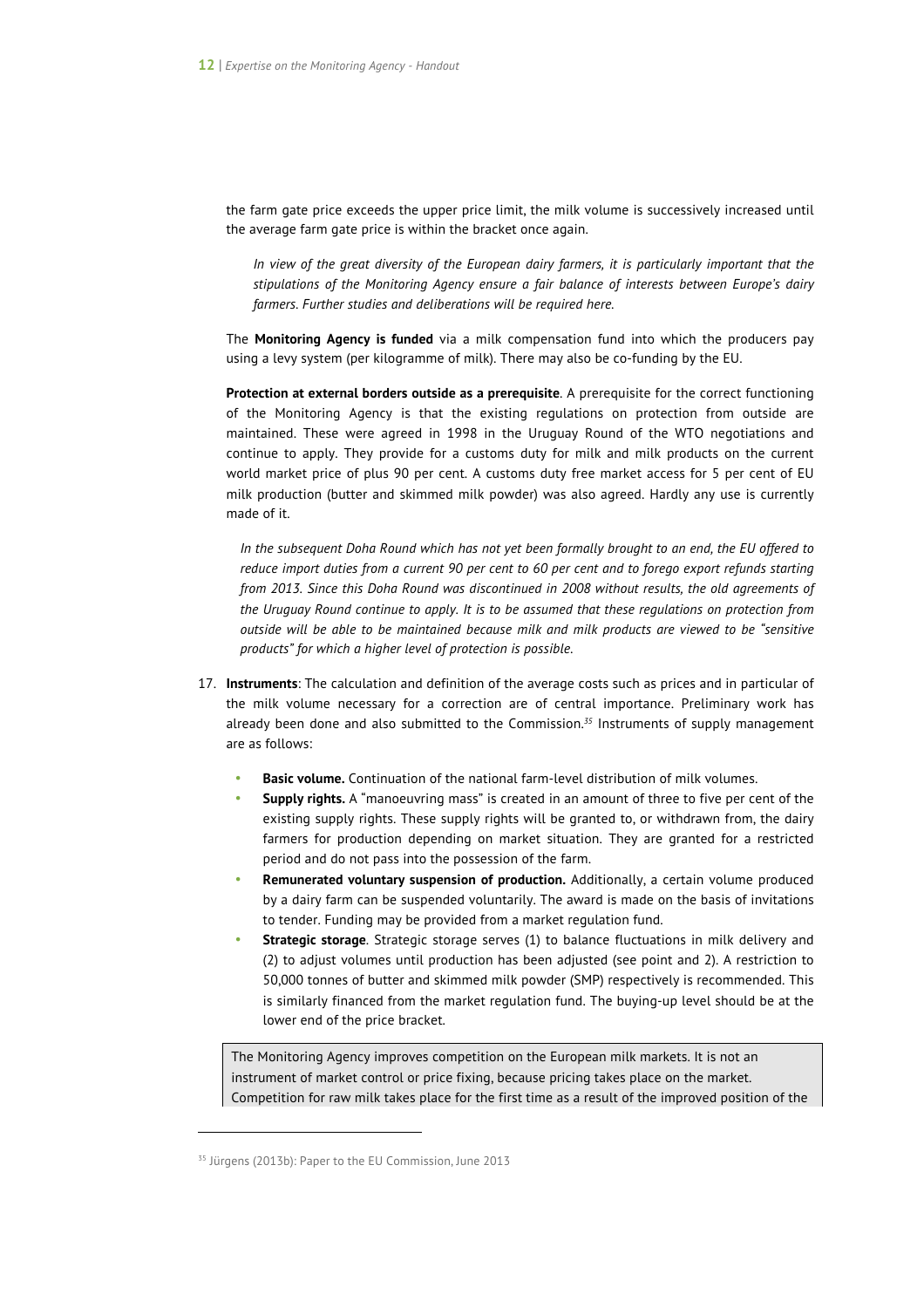



dairy farmers and a fairer distribution of the added value along the value chain can be achieved. Only if prices have strayed from the defined and ever changeable price bracket, is the market balance restored by ordered supply regulation. Individual-farm supply rights permit politicians to promote milk production selectively and cost favourably in less favourable regions.

- 18. Two alternatives are possible for **implementation:** (1) **Using governmental mechanisms:** The Monitoring Agency notifies the EU Commission of any need for action. The Commission implements this and passes the stipulations on to every member state. Monitoring of compliance of the supply rights by the customs authorities in the future, too. (2) **Responsibility with national milk boards:** The national milk boards assume the task of the customs authorities and pass on the need for action determined by the Monitoring Agency to producer associations or to individual dairy farmers.
- 19. Experience made in dealing with the 2008/09 milk crisis and internal calculations have shown that a **reduction in the annual milk volume by 1 up to a maximum of 2 per cent** may be enough to stabilise prices (see also point 23). However, every dairy farmer knows exactly how he can increase or reduce the milk volume produced at short notice by a large number of measures, and this to a far greater extent than the one or two per cent called for. For example by: (1) reducing the use of concentrated feed, (2) feeding calves with full milk, (3) extended dry period for cows, (4) insemination of heifers later or (5) selling old dairy cows earlier than planned.

#### Flexibility and own responsibility

- 20. The instrument of supply rights opens up room for a political approach and the consideration of the great diversity of the European dairy farms and their different locations and operational strategies.
	- Regions which are particularly affected by the decline in milk (less favourable regions, mountainous areas) can be supported by an allocation of higher supply rights or by upholding the supply rights contrary to an ordered reduction in volume.
	- Special rules on the allocation of supply rights can also be agreed with young farmers and start-ups.
	- It would also be possible for directly marketed milk volumes to be basically exempted from financial participation (levy) and from regulation.
- 21. The proposed new and flexible system of supply regulation differs essentially from the "old" milk quotas:
	- It is made at the own responsibility of the dairy farmers, improves their negotiating position and facilitates competition for milk as a raw material.
	- It permits a flexible reaction to the market situation and a fast restoration of the market balance.
	- It functions both for surplus production and for underproduction.
	- The supply rights to be assigned in addition to the existing supply rights do not pass over to the farmers (French model) and do not therefore constitute a cost factor for the farms.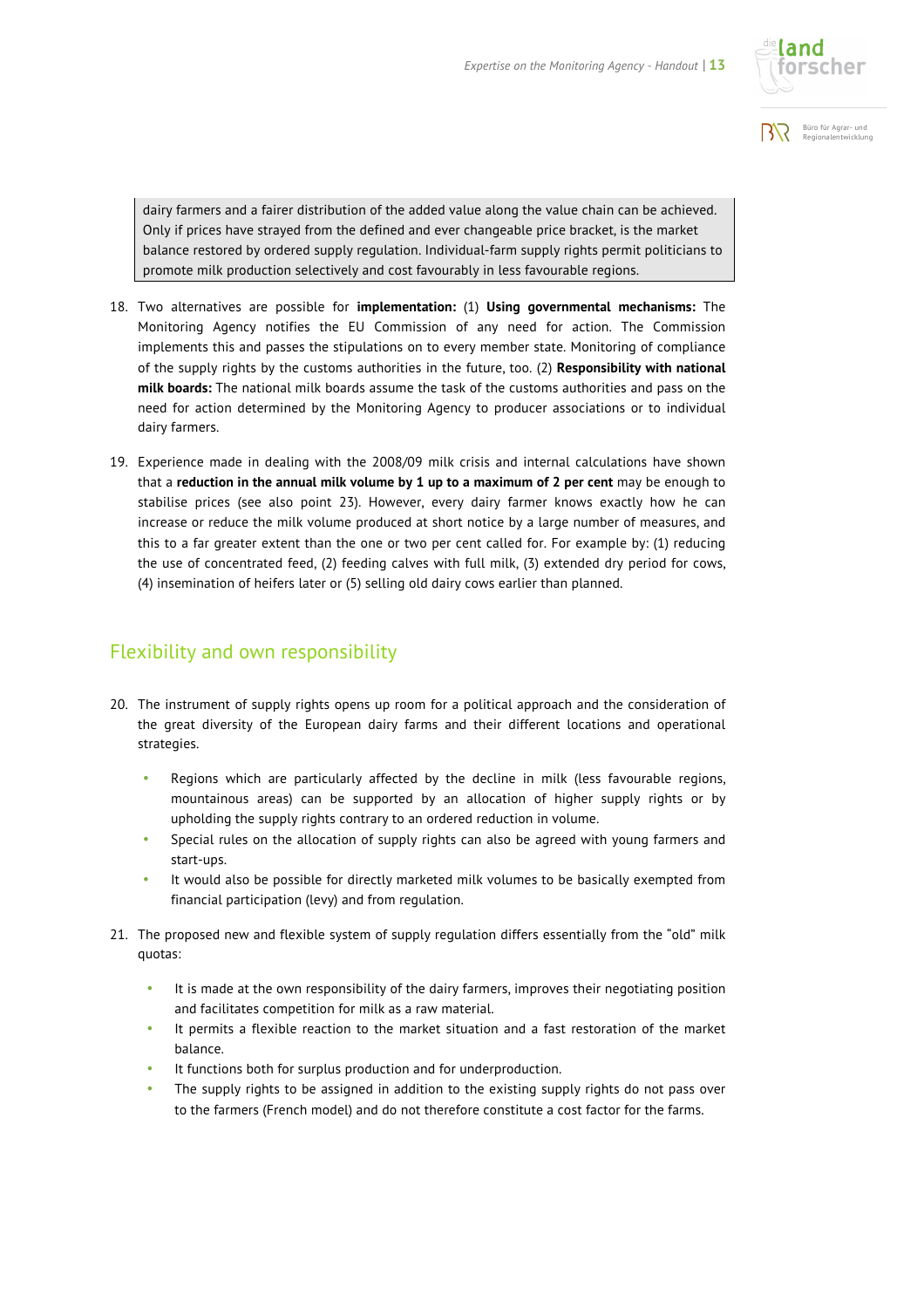- Individual farm changes including growth are not impeded by the introduction of a price bracket. It is to be expected, however, that qualitative over quantitative changes will assume greater importance.
- 22. The regulation of supply by the Monitoring Agency (MA) differs from the proposal of the European Commission to establish a "remunerated voluntary suspension of production (voluntary suspension)" as follows.
	- The MA supports continuous market observation and clear rules on supply regulation. By contrast, the voluntary suspension requires a definition of a case of crisis. This definition may depend on the respective political and economic sphere of power and is at all events triggered at a lower price level than the MA.
	- The MA is binding and cost neutral. The suspension is voluntary and requires special incentives (volume remuneration) and restrictions to limit greater production by farms wishing to expand (charges).
	- The voluntary suspension can mitigate crises but cannot safeguard the average farm gate price. Therefore, the dairy farms could sustain substantial losses and it is also probable that additional publicly funded assistance programmes will remain necessary.
	- The voluntary suspension does not offer additional political room for manoeuvre for less favourable regions or mountainous areas.

Nevertheless, the voluntary suspension is the best alternative amongst the crisis instruments so far discussed. In the same way as the Monitoring Agency, it is aimed at restoring market balance and contains surpluses when they arise.

### **Which effects are to be expected?**

#### Price stability and the avoidance of further crises

 $\overline{a}$ 

23. The European milk market has a degree of self-supply of 112 per cent (2011). The experience made by all market participants has shown that irrespective of global trading with milk, only small volume changes on the EU single market and also within the member states are required for milk prices to rise or fall.

*A reduction of 0.55 per cent in milk delivery was sufficient during the milk supply boycott in 2008 in Germany to initially stop the further slump in prices. In 2012 a reduction in the supplied milk volume of 535,000 tonnes compared to the previous year's period was able to stop prices falling. This correlation was also confirmed recently by Josef Schwaiger from Germany's largest dairy DMK when he stated that "a 3 per cent higher milk volume a year ago (2012) led to price reductions of up to 35 per cent in the industrial sector. This year just under 2 per cent less milk leads to price increases of up to 50 per cent."*<sup>36</sup>

<sup>36</sup> LebensmittelZeitung 25 of 21.6.2013 and internal calculations on the German milk strike and EU COM (2012): Milk Market Situation, Brussels.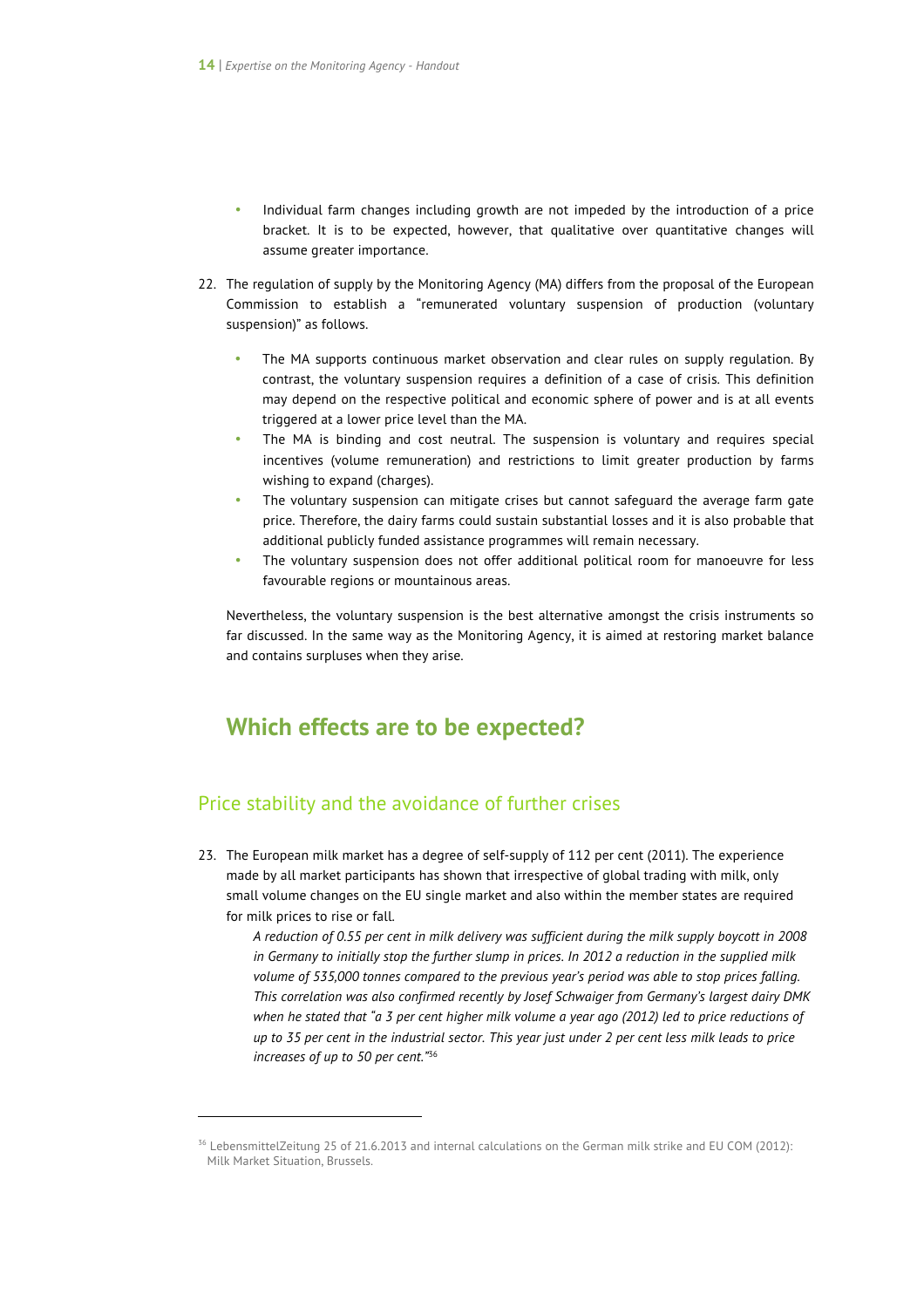

Büro für Agrar- und SYF. Regionalentwicklung

During the 2008/09 milk crisis, intervention purchases caused some 1.24 per cent of the milk produced (in relationship to butter) and 1.33 per cent (in relationship to skimmed milk powder SMP) to be taken from the market. It was possible to stabilise prices in this manner. The EU Commission also indicated at a later date that 1 to 2 per cent were sufficient.<sup>37</sup>

- 24. If a Monitoring Agency had already been in operation at the time of the milk crisis, then:
	- The decline in world market prices for butter and SMP would already have been noticed at the end of 2007. By the end of 2007 at the latest, when the ex-factory prices started to fall in Europe, a resolution for the expected drop in farm gate prices could have been prepared.
	- Buying-up and storage could already have been underway when in the spring of 2008 the ex-dairy butter prices had fallen in the EU by 39 per cent and the SMP prices by 49 per cent. This could have bridged the time up to the reduction in the milk delivery volume. This would have had an impact by May 2008 at the latest.
	- Unlike the storage of surplus milk volume in full and its selloff which placed pressure on the world market price<sup>38</sup>, the reduction in supplied milk would not have had effects on the world market but rather would have contributed to a stabilisation.
	- A crisis to the extent of that in 2008/09 could have been avoided.
- 25. The Monitoring Agency manages supply in line with the current market to stabilise the market balance and therefore the prices. It does this at an average European level (target price bracket). This is not therefore a stipulation of prices. Since the actual farm gate prices in the EU-27 are broadly spread (they differ by a factor of 1.3 in the  $EU-15$ <sup>39</sup>, the competition and incentives remain to cut costs and to manage farms economically. However, because excessively high price volatility and crises are avoided, the farms willing to expand are not exposed to financial ruin (see points 5 and 6) and sufficient possibilities remain to build up equity for further investments.

#### Reliable framework promotes more sustainable milk production

26. **The Monitoring Agency would offer the milk industry in Europe and in particular the dairy farmers with a reliable framework which could provide room for the development not only of an economically but also of ecologically and socially sustainable milk production.** 

This room does not currently exist. Cost calculations from Germany show that in 2012 too, the paid milk prices (an average of 33 cents/kg milk) were far removed from the costs of the farms. In the North these were 43 cents/kg and in the East 45 cents/kg.<sup>40</sup> In 2006 the International Farm Comparison Network (IFCN) determined milk prices which did not cover costs for the entire decade.<sup>41</sup> The growth steps which cannot be funded solely from the milk industry for this reason are therefore assisted publicly from the EAFRD funds in many member states.

l

<sup>37</sup> EU COM (2010) 727: p. 4.

<sup>&</sup>lt;sup>38</sup> Fahlbusch et al. (2010): SP. 53. According to Fahlbusch et al., the subsidised exports after 2009 placed pressure once again on the global market prices.

<sup>39</sup> MIV (2012): Daten, Fakten Zahlen 2012, Table 8\_8.

<sup>40</sup> Jürgens (2013a): P. 26 et seq.

<sup>41</sup> Hemme et al. (2006): IFCN Dairy Report, Kiel.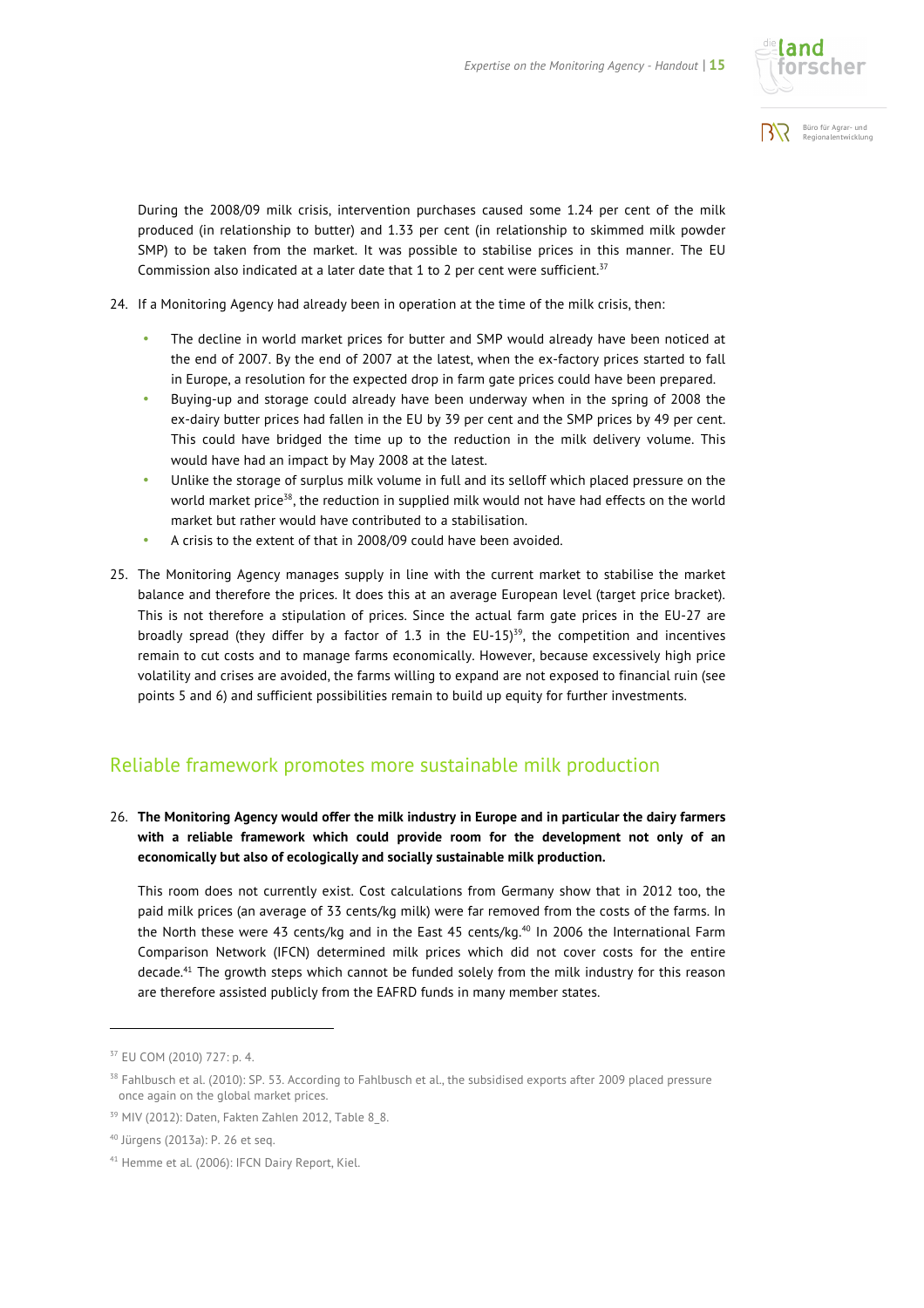Supply management and restoration of (average) cost-covering milk prices with the assistance of the Monitoring Agency is viewed by its critics as "a step back on the path to a modern milk industry" because it "further impedes structural change" and is geared to "non-performanceoriented" dairy farming.42 As long as the future approach is equated with economic efficiency by using effects of scale, this criticism is correct. The instrument proposed by the dairy farmers is openly opposed to this understanding of "progress". Its suggestion is carried, however, by the knowledge that this type of "progress" in the long term endangers the basis of milk production itself, no longer complies with consumer wishes for quality (including the health of the dairy cows and an intact environment) and will also no longer guarantee the supply to the European consumers. What is more, this type of progress is not an answer to the large future challenges formulated by the EU itself (primarily climate, biodiversity).

- 27. **The purely quantitative growth of milk production jeopardises its very foundation: the health of the dairy cows and that of the humans looking after them**. <sup>43</sup> For example, the life of dairy cows has been drastically reduced under the pressure of performance (Germany 2.2 years useful life of the cows). In 2009 the European Food Safety Authority (ESFA) determined that performanceoriented breeding, intensive feeding but primarily "zero grazing", i.e. the move away from grazing associated with increases in herd size, greatly impair the health and wellbeing of the dairy cows.<sup>44</sup> The enlargement of dairy cow herds is meeting its limits through health problems of milkers and the shortage of skilled workers, for example, which will become an even more serious problem in the future. These limits will be overcome to only a restricted extent through the introduction of milking robots. Health problems such as chronic botulism affect animals and humans alike and could result from the combination of intensive feeding, animal management and biogas generation. The reliable framework which would be provided by a Monitoring Agency would take the pressure off the farms and permit them to concentrate more than before on improved performance over the life of the cows and on their own health and working capacity. They could make investments from an improved equity ratio and use these for competitiveness and efficiency through qualitative growth. They could react to the wishes of consumers in this way.
- 28. In the meantime **social resistance is growing to milk production which is driven only by economic efficiency**<sup>45</sup> and the ethically unacceptable development through to a type of a "disposable cow". Alternatives to this such as organic milk have claimed an established place in supermarket shelves for years even if they have not been spared quantitative growth and quality reductions. Their prices and development options are coupled with the prices of "normal milk", however. Reliable and cost covering framework conditions would also help these alternatives to develop.

 $\overline{a}$ 

 $42$  Weber, S. (2013): Opinion on the supplementary proposal of the European Parliament on controlling serious disturbances on the milk market, p. 5 and 15.

 $43$  Hörning, B. (2013): Qualzucht bei Nutztieren. Study on behalf of the Green Party, p. 5-7; AgrarBündnis (2013): Wandel und Zukunft der Landwirtschaft am Beispiel milchviehhaltender Betriebe. Minutes and theses of the expert talk on 19 March 2013 in Kassel.

<sup>44</sup> ESFA (2009): Scientific Opinion of the Panel on Animal Health and Welfare on a Request from the Commission on the Risk Assessment of the Impact of Housing, Feeding, Management and Genetic Selection on Behaviour, Fear and Pain Problems in Dairy Cows. In: The EFSA Journal 1139, P.1-66.

<sup>45</sup> Gerlach, S. und A. Spiller (2006): Stallbaukonflikte in Nicht-Veredlungsregionen. Contribution to GEWISOLA Congress on 5 October 2006 in Gießen. http://www.uni-goettingen.de/de/34023.html. Download on 2.8.2013.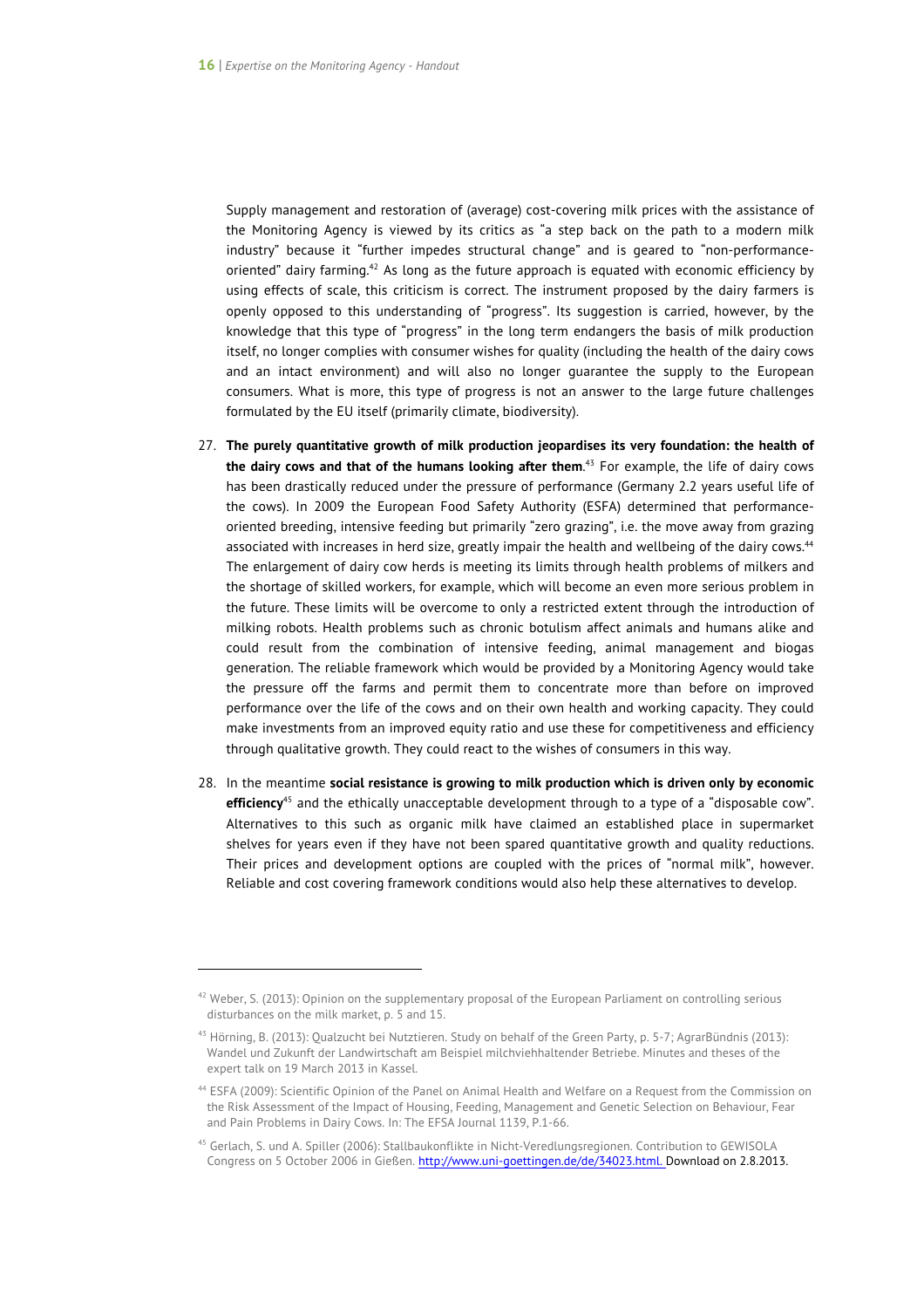



#### Stabilisation of the dairy farming structure and secure supply for consumers

- 29. **In only a few regions is the milk production industry growing; the majority of regions are losing milk. A stabilisation of the farm gate prices to an average cost-covering level could contribute to stabilising the dairy farming structure and therefore supply security in Europe. Both are endangered by the current development trends**: **46**
- 30. European milk production and delivery volumes are growing slowly<sup>47</sup> and the milk quota was undercut by 4.5 per cent in 2011/12.<sup>48</sup> This **under supply affects primarily the EU-10 now and in future.** In 2011/12 the quota was undercut in Bulgaria by 53 per cent, in Romania by 43 per cent and in Hungary by 28 per cent. As a result of restructuring, small farmers (above all in Romania, Bulgaria and also Poland) will no longer be available in future for local supply and it is questionable whether the large farms will permit a sufficient number of family-run operations to be established after restructuring to compensate for this loss of milk production. **But traditional milk regions are also losing milk in the EU-15, the "old" member states:** Sweden (quota undercut by 21 per cent), Finland (13.5 per cent undercut) and the United Kingdom (8.9 per cent undercut) and Austria (4.2 per cent undercut) or will be unable to comply with the ordered growth.
- 31. The regions with widespread pastureland, less favourable areas and mountainous regions count among the losers throughout Europe. This has already been pointed out by the EU Court of Auditors, the EU Commission itself and in 2013 once more by the Committee of the Regions  $(CoR).<sup>49</sup>$

Two thirds of the farms managing over 2.48 million dairy cows in Europe operate in these regions. Ten per cent of European milk is produced in the mountainous regions alone and in some member states such as Austria, Finland, Slovenia, this share is over 60 per cent. In other member states the mountainous regions similarly assume high importance for the dairy industry and the dairy industry for its part contributes to the maintenance of these cultural landscapes.

32. **The growth of milk production is concentrated increasingly on fewer member states and in these member states on specific regions** around the North Sea and the Atlantic: North West France, Netherlands, Denmark, northern Germany and southern Ireland. The former pastures are being transformed into intensive fodder-growing regions. This is because of the steep rise in concentrated feed prices (primarily soy, cereals), which is why the basic production of feed from the field (corn) has gained significance and the fields are used even more intensively (specialisation, multiple cuts, ploughing and new planting). Wherever possible, the pastureland is being replaced by the cultivation of agricultural grass and corn. It is questionable how a future local milk supply is to be generated in those regions which have lost milk production.

l

<sup>46</sup> A risk which was also cited by Dairy Australia in its 2012 outlook. Dairy Australia (2012): Dairy 2012. Situation and Outlook. www.dairyaustralia.com.au.

<sup>&</sup>lt;sup>47</sup> Average growth 2004 to 2009 by 0.2 per cent per year, rise in 2011 by 2.1 per cent compared to the previous year to 139 million t; 2013 plus 0.6 per cent. See EU COM: Prospects for agricultural market and income in the EU 2011-2020.

<sup>48</sup> Press release of the EU Commission of 18.10.2012 IP/12/1116.

<sup>49</sup> Committee of the Regions NAT-V-028 Draft of an Opinion, Point 26 to 28; see also EU Court of Auditors (2009): P. 43et seq. and EU COM (2012) 741: P. 8.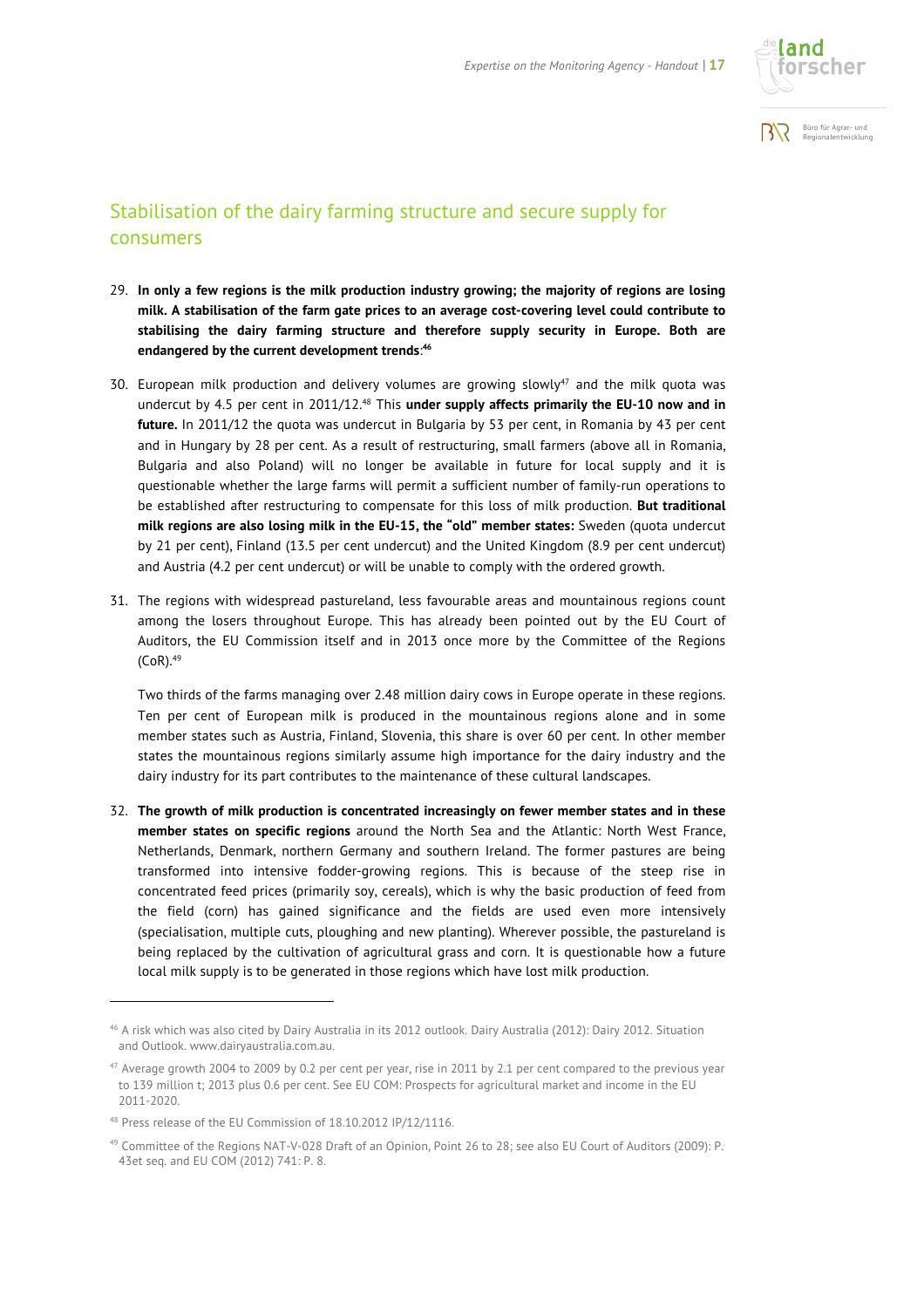*Example of Croatia: In the first half of 2013, Croatia lost 12.5 per cent of the volume of milk delivered to the dairies. In the same period, the Netherlands increased their milk volume by 2.3 per cent and the German dairy farmers by 0.9 per cent. <sup>50</sup> The Netherlands have a self-supply degree of 168 per cent. Will the Dutch dairy farmers now supply the Croatian city dwellers with fresh milk? Will tankers with raw milk now also travel to Croatia instead of Italy? Or will the Dutch and German milk end up in drying towers as has been the case so far and then sent to the bakeries of deep freeze manufacturers so that only UHT milk lands on Croatian breakfast tables?* 

33. **Even today the growth (not only but in particular) of the intensive regions is reaching its limits.** In view of the fact that milk production requires a relatively high amount of space due to being used to cultivate feed and spread liquid manure, growth particularly in these intensive regions is already reaching its limits in terms of available space. In order to maintain the statutory limits of nutrient introduction to the soils and herd density, the liquid manure is spread nationally and leads to conflicts in other regions. Added to this is the climate relevance of these developments which must be given greater consideration in the future.

#### Opportunities for quality in the single market

- 34. The Monitoring Agency restricts the growth in production volume of European milk to the extent that this volume cannot be sold on the market and therefore leads to market imbalances. Instead of concentrating on cost leadership in export and therefore making greater investments in new spraying towers for skimmed milk powder production (as would appear to be necessary for some dairy processing companies in Germany51), the prospect of volume restriction would **promote investments in the qualitative development of the milk supply**. The new Nestlé study of 2010 has raised this subject once again: the milk industry needs qualitative growth and the segment of the quality-oriented consumers is also increasing in Germany, albeit slowly.52 The EU Regulation 1151/2012 on quality schemes for agricultural products and foodstuffs instigated with the Milk Package and which facilitated the protected geographical indication "alpine products", points to a direction which must be addressed politically to a greater extent in future.
- 35. Numerous smaller dairies have shown most successfully in recent years that **a good business can be conducted with this quality differentiation.** Large enterprises such as Friesland/Campina are now working on improving process quality. It is primarily their product "Landliebe" with the logo "genetically unmodified" that has market relevance. $^{\rm 53}$  But they also go further to prepare themselves for the future challenges (climate, biodiversity, energy consumption, health of the herd). The Dutch dairy CONO Kaasmakers is viewed to be a prominent example outside the organic segment. Together with nature conservationists, the American manufacturers

<sup>&</sup>lt;sup>50</sup> AMI (2013): Volume of milk produced in the EU 2013. http://www.ami-informiert.de/ami-maerkte/amimilchwirtschaft/ami-meldungen-milchwirtschaft/meldungen-single-ansicht/article/milchanlieferung-in-der-euim-1-halbjahr-2013-ruecklaeufig.html. Download 1. 9. 2013 sowie Gloy (2013): Die Zukunft des DMK. Paper given on 4.6.2013 in Güstrow

<sup>51</sup> Gloy (2013): Die Zukunft des DMK, Paper given in Güstrow on 4.6.2013

<sup>52</sup> Nestlé (2010): Das is(st) Qualität. Abbreviated version, Frankfurt/M. quoted according to et.al (2013): p. 48.

<sup>&</sup>lt;sup>53</sup> LebensmittelZeitung 2010 "Landliebe mit mehr "ohne Gentechnik", 10.6.2010.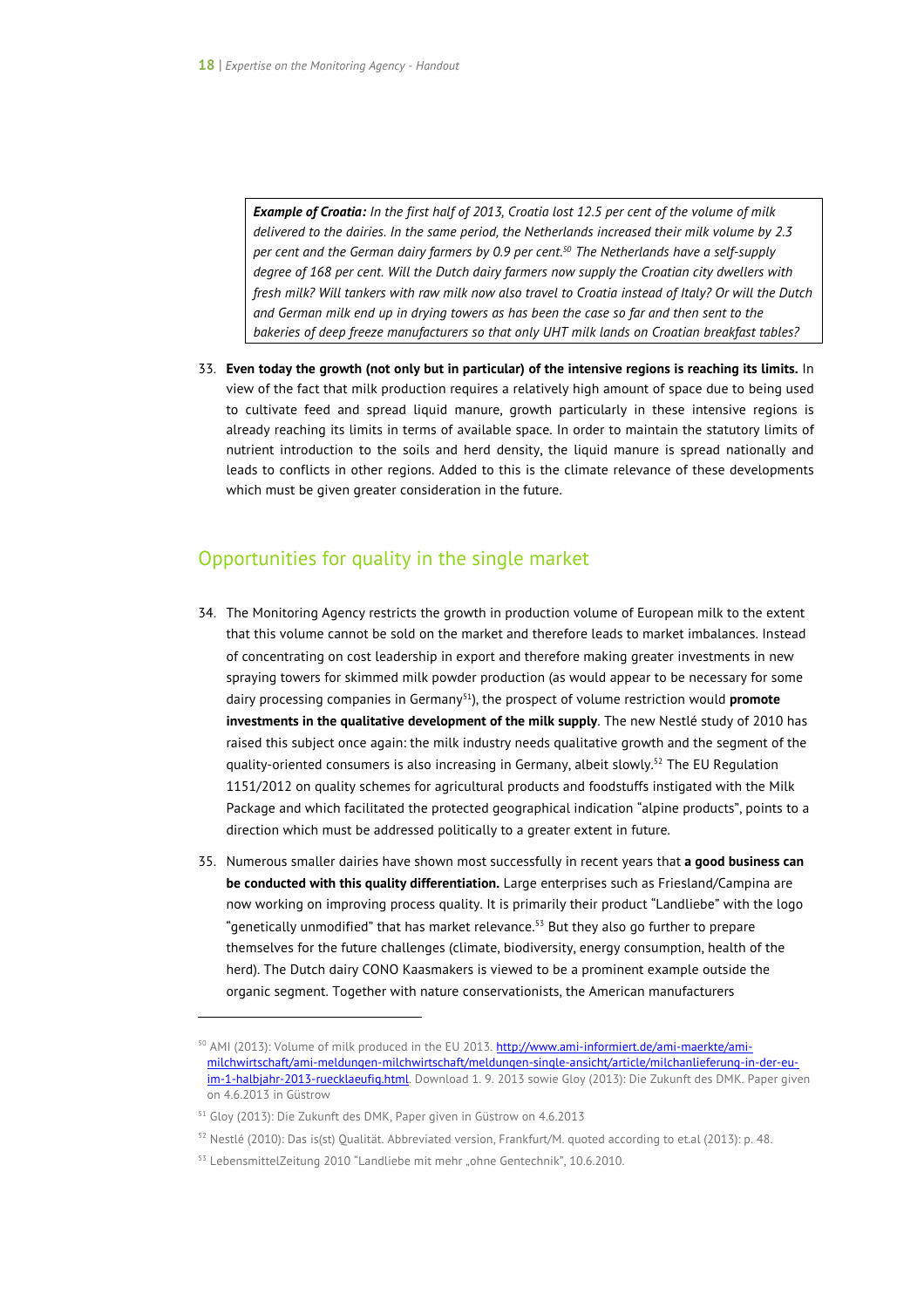



Ben & Jerry's (Unilever), dairy farmers and environmental protectionists, they are working on solutions as to how nature conservation on pastureland, additional climate protection through using the warmth produced from the cowshed can be combined with higher milk and therefore cheese quality (Beemster cheese) whilst at the same time achieving a fair farm gate price.<sup>54</sup>

### Global markets – a second but well paid option

36. The establishment of a flexible supply regulation in the EU-28 will not be without effects on the global trade with milk. Conversely, the volume of the milk to be taken from the market to restore the EU market balance will also be influenced by the developments of the world milk markets and the demand here.

Depending on respective interests, the relationship between the EU single market and the global milk market is described as:

- An opportunity not to be missed because after 2015 a larger (and cheaper) volume of milk will be available in order to serve the "lucrative export markets" of the threshold countries.<sup>55</sup>
- A necessity to stabilise the single market in view of the milk supply which is still 13.9 million tonnes above the internal market demand.<sup>56</sup>
- A risk for the stability of the internal market because only small quantities of dairy products which cannot be sold on the world market are sufficient to place great pressure on internal market prices.
- 37. **The opportunities on the world markets essentially remain a promise.** If the quantities and values are considered then it is only the third-country business with cheese and whey which is moving upwards. Butter sales are declining and the sale of milk powder fluctuates. If one considers the promise to only sell high-quality goods, it is apparent that only ten per cent of the cheese sold in third countries in 2012 belonged to the higher quality category (more than 7.50 euro/kg). By contrast, 65 per cent of the 3.6 billion euro in cheese revenue was achieved with cheap cheese of under 5 euro/kg.<sup>57</sup>
- 38. Irrespective of the current necessity to sell the milk volume not required on the EU single market to third states, we would like to emphasize the aspect of risk. If the EU continues to focus on an export strategy, then these risks will in future have a greater effect on price volatility and therefore on the stability and the development opportunities of the EU milk market:

<sup>54</sup> Pfeil, M. (2010): Kühe würden Lely kaufen. In: Brand eins, No 7, p. 93-97. Fink-Keßler, A. (2012): Milch. Vom Mythos zur Massenware, Munich, p. 241 et seq.

<sup>&</sup>lt;sup>55</sup> See estimation of Weber (2013): p. 5. So far there have not been sufficient raw milk quantities to be present on all lucrative export markets. See also EU COM (2012) 741: Second "soft landing" report, p. 5.

<sup>&</sup>lt;sup>56</sup> Estimation amongst other others of the ZMB Deutschland: "The export business continues to remain important for a balanced market situation. The sale of dairy products on the world market from the EU has risen distinctly with the growing supply over the past four years. (...) Presumably no further export increases will be necessary to keep the market in balance". ZMB (2012): Milchmarkt 2012, Berlin, p. 10.

<sup>57</sup> Wohlgemuth (2013): Außenhandel mit Käse. Found in: Foreign Trade Database of the EU (Easy Comext).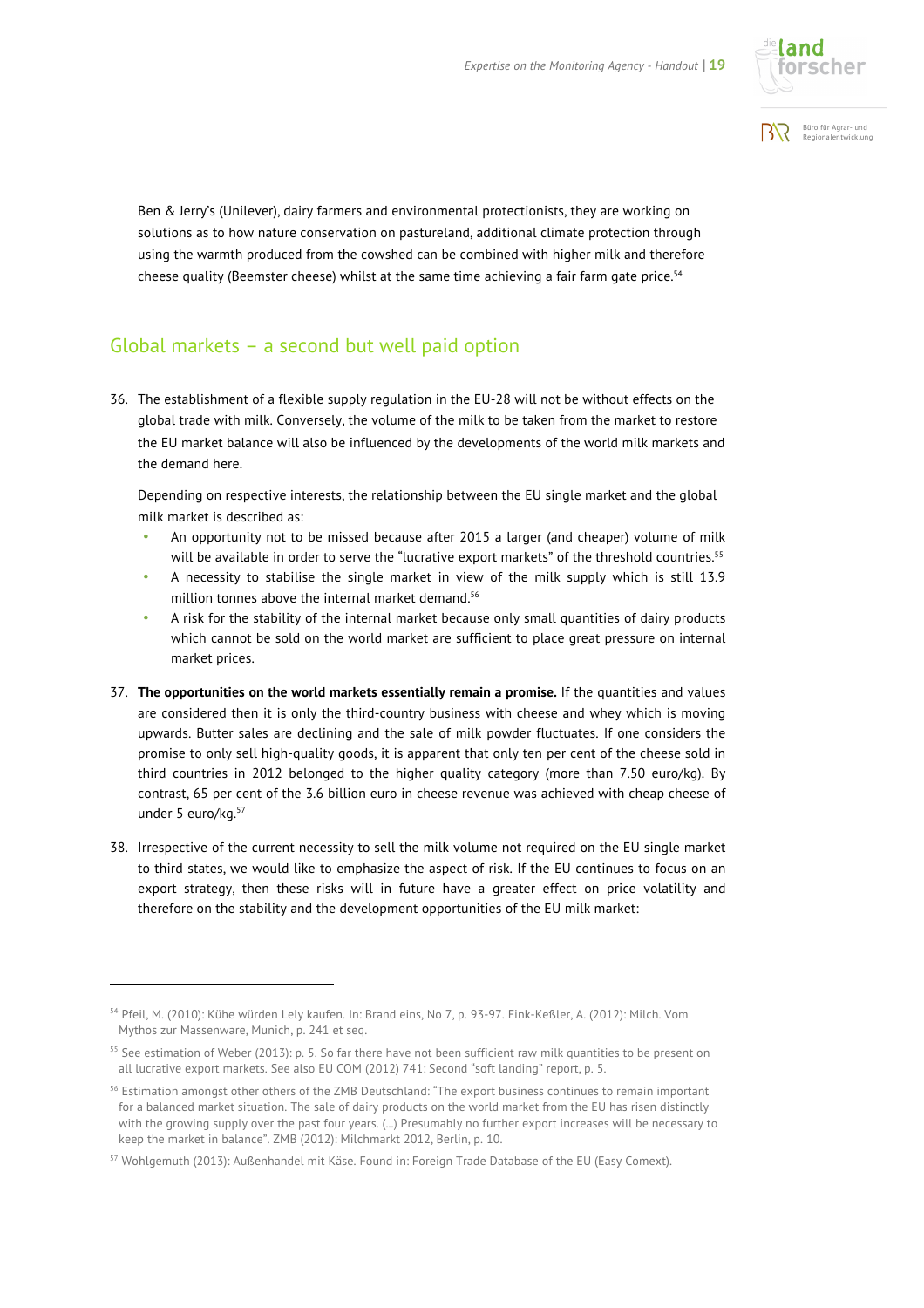- The world milk market is viewed to be a **"thin" market,** because in relationship to overall milk production of over 614 million tonnes (2011), only 7 per cent (2012) of the milk produced or 43 million tonnes of raw milk are traded.<sup>58</sup>
- Only few providers of milk products (New Zealand with a current market share of 30 per cent, EU-27 with a share of 25 per cent, USA with a 10 per cent and Australia with 6 per cent share in the world milk trade<sup>59</sup>) are contrasted by a large number of different customers. The **market power** has been increasingly concentrated on the New Zealand cooperative Fonterra since 2001. This enterprise controls more than half of the global export of skimmed milk powder directly or indirectly.60
- The pricing itself can now no longer be explained solely by the "fundamental factors" of supply, demand and storage.61 **Psychological and speculative factors** similarly play a role here.
- The milk supply and therefore the prices will in future be determined to a greater extent by **environmental and weather risks** and by costs.
- On the demand side, **the exchange rates** and therefore the developments on the international financial markets play a large role for the emerging countries (currently: devaluation in India, Brazil).
- **Global food scandals are also emerging in the dairy sector** as a result of the globalisation of the value chains. These have a strong impact on demand in part (for example, the melamine scandal in 2009 triggered the increased demand for milk powder from China on the world market; currently the DCD residue and clostridium in milk powder from Fonterra could influence demand).
- 39. The stabilisation of the EU internal market via flexible supply management will not reduce exports but a one-sided expansive strategy aimed at cost leadership will. The EU continues to count among the largest actors of the world milk market (No 1 is now New Zealand with 16.8 million tonnes, in 2011 "only" 14.3 million tonnes of milk were produced in the EU-27 (converted into milk equivalents). The stabilising effect on the world markets which could originate from a market balance of the EU single market should not be underestimated. Not least for this reason is the stabilisation of the markets in the USA and in the EU attributed great significance internationally - alongside the distortions provoked by climate change - with respect to the question of future stability (and avoidance of excessively high volatilities and distortions) of the global milk market.<sup>62</sup>

*International search for solutions: In view of the fact that the risks of volatile prices and their negative effects on the safeguarding of food for the poor in the world have increased, solutions are now being sought at an international level as to how the globalised food markets/commodity futures markets can be regulated and how the risks* 

 $\overline{a}$ 

<sup>58</sup> Fellmann, Th. und S. Hélaine (2012): Commodity Market Development in Europe – Outlook. Proceedings of the October 2012 Workshop. EU COM (editor) JRC Scientific and Policy Reports, Luxembourg, p. 53.

<sup>59</sup> Fellmann & Hélaine (2012): P. 53.

<sup>60</sup> Fahlbusch et al. (2009): Der Markt für Milch und Milcherzeugnisse. In: Agrarwirtschaft 58, H. 1, P. 36-53, P. 105.

<sup>61</sup> Fahlbusch (2009): P. 47.

<sup>62</sup> Dairy Australia (2013): P. 23.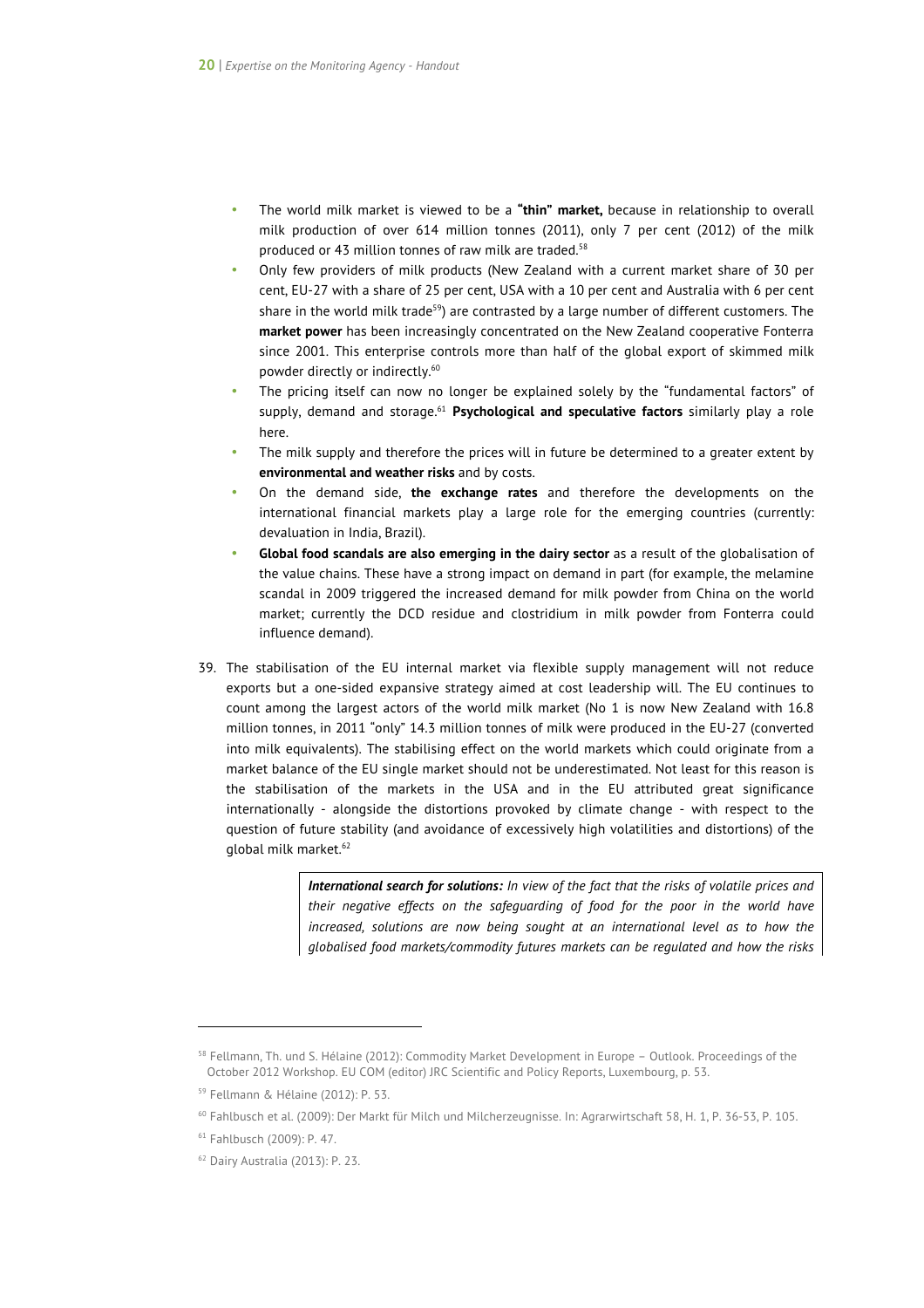



*of a renewed food, financial and global economic crisis can be restricted.63 The International Food Policy Research Institute tabled proposals for a physical and virtual food reserve in 2009.64 Apart from specific storage (cereals), the Institute proposes that a further instrument be created (virtual reserve) to be able to keep the prices for contracts on the commodity future markets within a dynamically formulated price band. On straying from the price band, the amount of money made available by the countries would be used to purchase or sell futures contracts and therefore to achieve a stabilisation of the spot prices by stabilising the futures prices.* 

## **Outlook and open questions**

The 2008/2009 milk crisis did not only show the higher vulnerability of the European milk market after its deregulation, but also showed up the structural shortcomings of pricing on it. However, from the point of view of the European dairy farmers, the answers so far found - such as the EU Milk Package and the safety network of intervention and direct payments - are not sufficient: they can neither avert comparable crises nor essentially eliminate the shortcomings in pricing.

Based on the experience with the crisis, and the following developments on the milk markets and out of concern for the future stability of the EU milk market, a sufficient supply to European consumers and in particular the maintenance of development opportunities for sustainable milk production, the European dairy farmers of the European Milk Board (EMB) call for the establishment of a further reaching instrument of market observation and supply management: the Monitoring Agency.

The generally binding Monitoring Agency permits a fast and effective transmission of price signals of the market to the dairy farmers. By flexibly adjusting the milk volume produced, the market balance can be maintained and stable prices achieved within the target price bracket at an average costcovering level. This instrument differs from the old milk quota in terms of its flexibility and orientation to the requirements of the market and through the improvement of competition for raw milk. Contrary to the "voluntary production suspension", the proposal of the European Parliament on the 2013 CAP reform, a Monitoring Agency supports continuous market observation and clear and transparent rules of flexible upward and downward supply management. This instrument also offers political room to maintain milk production also in less favourable and mountainous regions.

The European dairy farmers and the milk industry have a reliable framework in the form of a Monitoring Agency to provide room for the development of milk production which is sustainable not only in economic but also in social and ecological terms, and based on this to achieve quality-oriented production.

If, however, the EU fails to agree a subsequent supply management system after the milk quotas expiry in 2015, the objective of comprehensive milk production will be relinquished. The 2008/09 crisis was almost the financial ruin of precisely those farms willing to grow. Further comparable crises will lead to losses in the dairy farmer structure which cannot be cushioned by growth in the few

-

<sup>&</sup>lt;sup>63</sup> FAO (2008): The State of Food Insecurity in the World 2008, Rome. See also Proposal for a Directive of the European Parliament and of the Council on markets in financial instruments repealing Directive 2004/39/EC.

<sup>&</sup>lt;sup>64</sup> http://www.ifpri.org/sites/default/files/publications/20090326jvbEADSgr.pdf, download 27.07.2013.